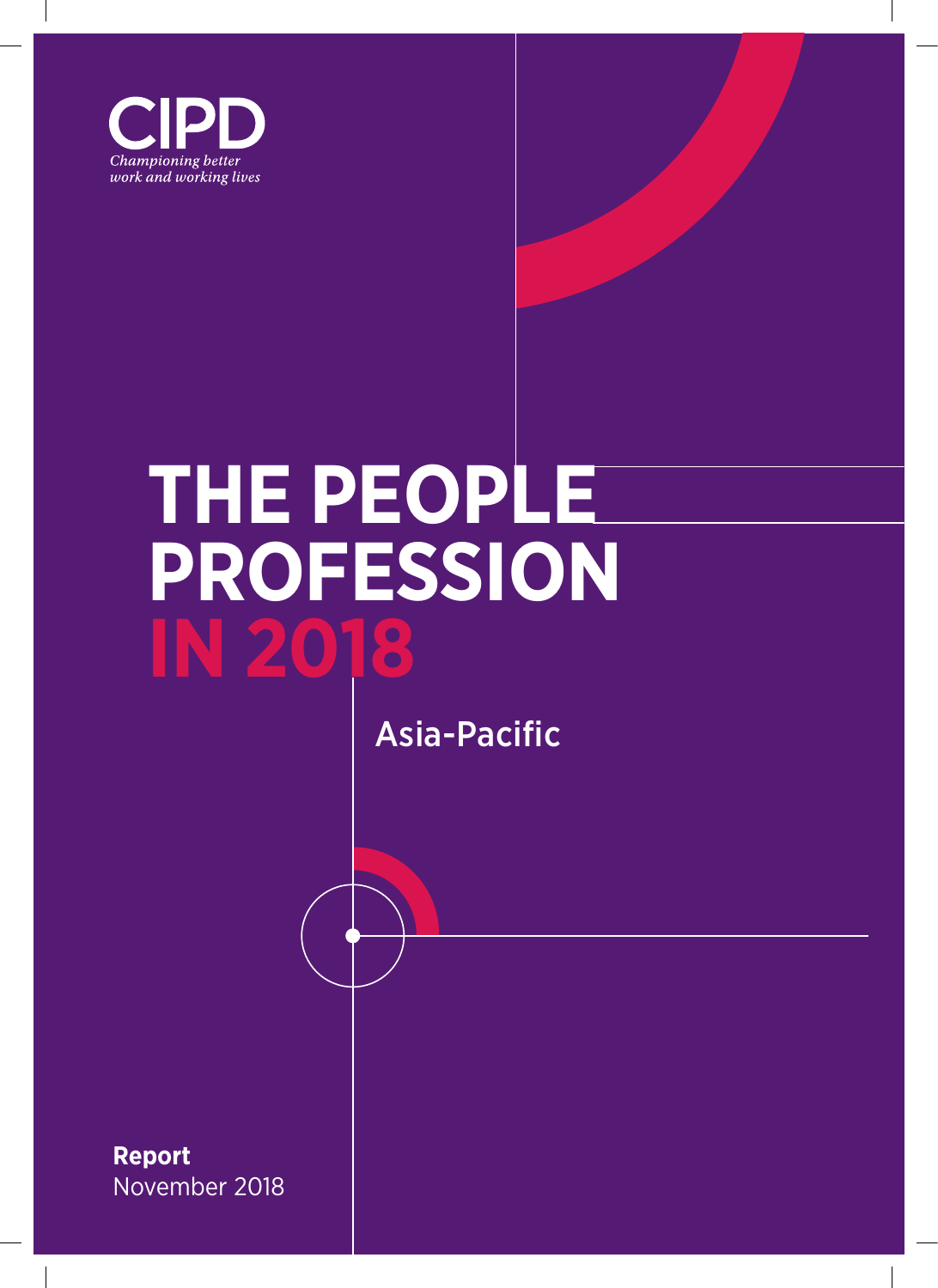# Report **The people profession in 2018: Asia-Pacific**

# **Contents**

|                | Acknowledgements             | 3              |
|----------------|------------------------------|----------------|
|                | Foreword                     | $\overline{4}$ |
| 3              | Executive summary            | $\overline{4}$ |
|                | Introduction                 | 5              |
| 5              | A snapshot of the profession | 8              |
| 6              | Key findings: Australia      | 17             |
| $\overline{7}$ | Key findings: Hong Kong      | 20             |
| 8              | Key findings: Malaysia       | 22             |
| 9              | Key findings: Singapore      | 24             |
| 10             | Conclusion                   | 27             |
| 11             | References                   | 28             |
| 12             | Appendix                     | 29             |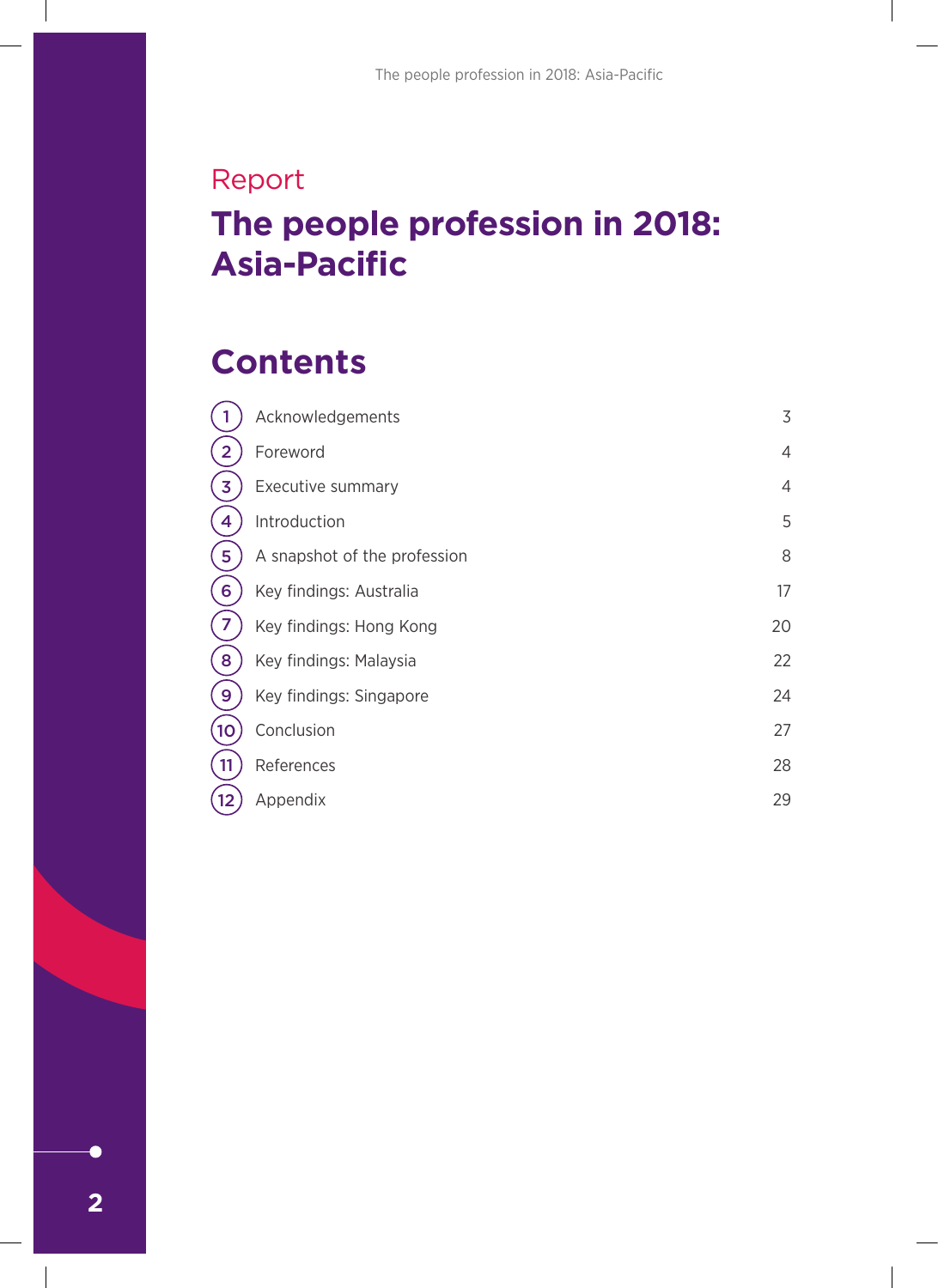# 1 **Acknowledgements**

This report was written by Sara Moulton, writer and consultant.

We'd like to thank Sara for pulling this summary together.

Special thanks go to the Institute for Human Resource Professionals (IHRP) and the Australian Human Resources Institute (AHRI) for their support in designing and distributing the survey and for contributing to this report.

Thanks also to Laura Piggott, Ian Neale and the team at YouGov for their help with the survey design, data collection and analysis.

Sara R. Moulton is a writer and editor currently based in Asia. She works with organisations on research report writing and assists marketing and communications teams with content creation, mainly within HR. Prior to this, Sara served as editor of a publication and part of the research and insights team at an HR think tank in Singapore. She also spent six years as a teacher, both in her home country, the US, and in Singapore. Her passion is people and her writing focuses on developing people and leaders.

The CIPD is the professional body for HR and people development. The not-for-profit organisation champions better work and working lives and has been setting the benchmark for excellence in people and organisation development for more than 100 years. It has 150,000 members across the world, provides thought leadership through independent research on the world of work, and offers professional training and accreditation for those working in HR and learning and development.



The Australian HR Institute (AHRI) is the national association representing human resource and people management professionals, with around 20,000 members from Australia and across the globe. The association sets standards through accreditation of HR qualifications at universities across Australia, conducts research into people management practices, and assists governments in the development of policy and legislation that affects people at work.



The Institute for Human Resource Professionals (IHRP) is the only HR professional body in Singapore authorised to implement the national HR credentials. It was set up by the Ministry of Manpower, the National Trades Union Congress and Singapore National Employers Federation. IHRP has the goal of setting the HR standards of excellence and enabling human capital development in enterprises.

Acknowledgements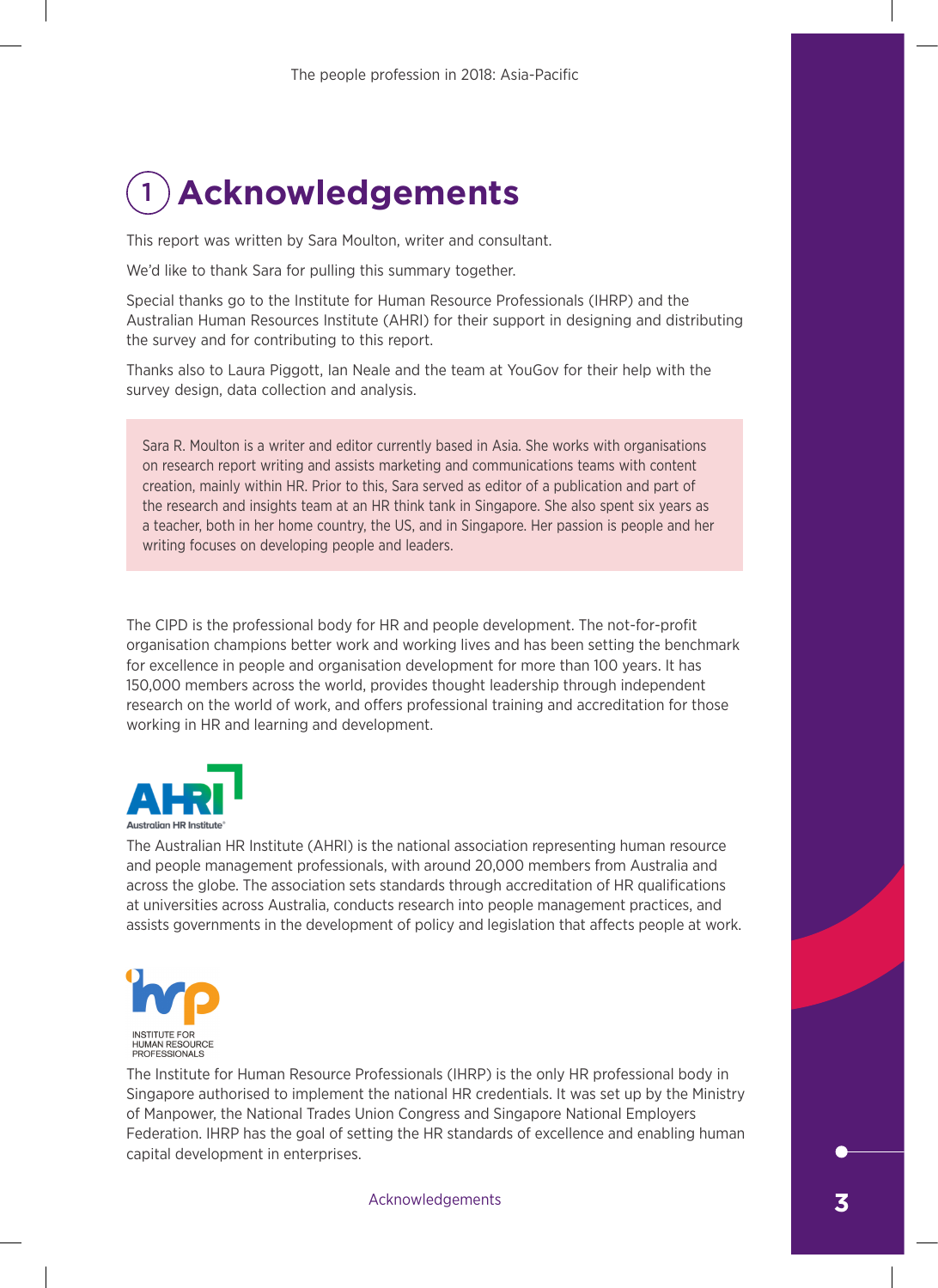# 2 **Foreword**

The Asia-Pacific region, covering much of East Asia, Southeast Asia, and Oceania, has the most dynamic economy in the world. The World Bank's October 2018 update expects the East Asia-Pacific region's economy to grow by 6.3% this year, underpinned by strong domestic demand. But there are many risks (and opportunities) that governments and firms will have to navigate to maintain growth - protectionist policies, geo-political tensions, environmental degradation, fiscal stress and public debt, ageing populations, cannibalisation of existing businesses by emergent technologies, widening socio-economic divides, and the changing expectations of employers and the millions of workers in the region.

These factors will challenge the (mainly Western) models firms have traditionally relied on to manage their people. In this context, organisations and their HR functions must adapt and evolve to meet the needs of the modern workforce, and to build the skills and competencies to remain relevant in a globalised economy.

The CIPD, in collaboration with the Institute for Human Resource Professionals in Singapore (IHRP) and the Australian Human Resources Institute (AHRI), has developed a survey to take a bi-annual snapshot of the state of the people profession in the region. The aim is to establish where, when and if the profession is responding to the external and organisational factors shaping the workplace. Given HR's role in people management and development, governments and organisations alike will be keen to ensure that the people profession is competent and confident in its role. The survey data also provides a snapshot of career aspirations and professional practice, which helps us, as professional associations, when looking at how we may best support practitioners' continuing professional development to meet future challenges.

This initial Asia-Pacific report covers Australia, Hong Kong, Malaysia and Singapore. The survey will evolve as we gain more insight into the drivers shaping the region and we hope to include more countries in future.

**Dr Wilson Wong,** Head of Insight & Futures, CIPD

# 3 **Executive summary**

In the evolving world of work, new specialisms, ways of working and priorities have emerged – and with them, the role of the people profession has diversified. Today's people professionals are expected to apply their expertise in people, work and change to drive sustainable value for people, organisations and wider society. They're also called on to step up to ethical issues in organisations and help create cultures of transparency. However, they may face significant challenges in fulfilling this unique role because of competing priorities within the organisations in which they work. Varying cultural norms and expectations across the Asia-Pacific region can also affect practitioners' ability to uphold strong professional standards and call out unethical practices in organisations.

In collaboration with the Institute for Human Resource Professionals in Singapore (IHRP) and the Australian Human Resources Institute (AHRI), we surveyed 1,332 people professionals in Asia-Pacific (APAC) about their career paths, values, behaviours, and organisational context. The countries included were Singapore, Hong Kong, Malaysia and Australia.

The survey provides a snapshot of where people professionals currently are in their careers and professional practice.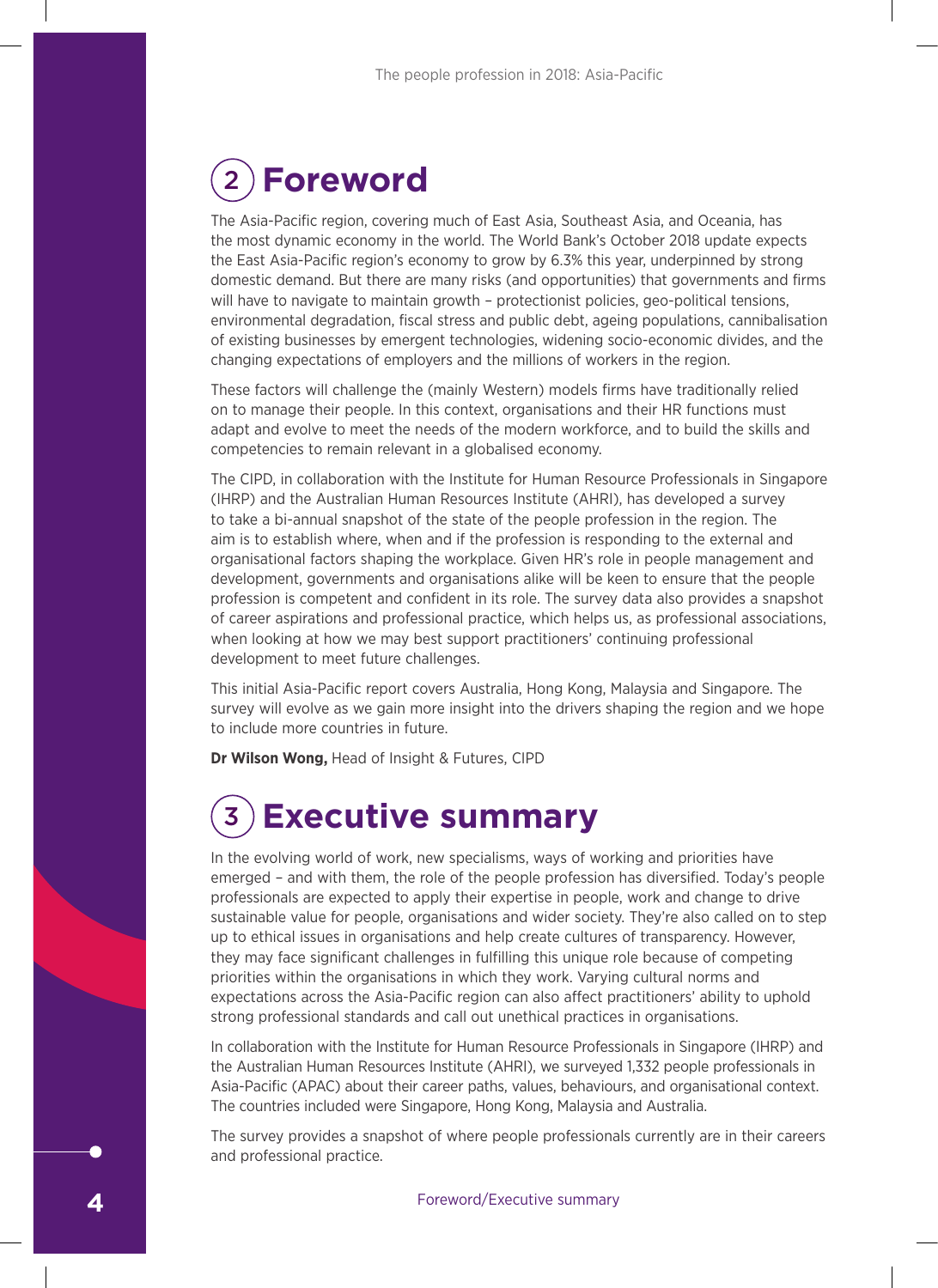# **Key findings**

- Across the APAC countries, people professionals tended to feel that their career progression has met their expectations, and that the work they do is meaningful. Overall, the main barriers to career progression were lack of opportunities with their employer and organisational politics. Practitioners in Malaysia (27%) and Singapore (27%) were more likely to cite lack of opportunities with their current employer as the single biggest barrier to career progression. Meanwhile, respondents in Hong Kong (20%) and Australia (18%) were more likely than those in other countries to say that personal confidence has been the key barrier.
- We explored the extent to which practitioners feel able to exercise professional judgement in their role, and the data revealed that Australian respondents were most likely to report that their job gives them the opportunity to express themselves as a professional (74%). People professionals in Malaysia (44%) and Hong Kong (45%) were the most likely of the APAC countries to feel that there's a conflict between what their organisation expects them to do and what they feel is appropriate according to their professional judgement.
- We asked people professionals which sources of evidence they use in their decisionmaking, and found that personal experience is the top factor across the APAC countries, followed by organisational data and insights from experts.

In a time when the expectations of people professionals are so high, and their roles are becoming more complex, the results of this study are a useful reference point for any practitioner to understand the current shape of the profession.

# 4 **Introduction**

The CIPD has worked in collaboration with the Institute for Human Resource Professionals (IHRP) and the Australian Human Resources Institute (AHRI) to develop a new survey of career development and current practice within our profession. We also worked with the European Association for People Management (EAPM) to carry out this study in Europe, and these findings are summarised in a separate report. This new study will provide robust, longitudinal data on the shape of the people profession across countries, alongside information on career and professional development for those working in the profession across the globe. The aim is to include a set of core tracker questions each year the survey is run, with a focus section on a particular topic of interest for each region.

# **What is the people profession?**

We have moved away from referring to 'professionals working in HR and L&D' to talking about 'people professionals', to reflect the wide range of specialisms that now make up our profession – encompassing HR, learning and development, organisational development, and organisational change.

In today's world of work, there is a shift away from basing decisions on financial outcomes and towards making values-based choices that support sustainability. In other words, from profits to purpose. Recent scandals in Asia-Pacific (APAC), such as the 1 Malaysia Development Berhad (1MDB) scandal where irregular transactions totalling US\$4.2 billion

Introduction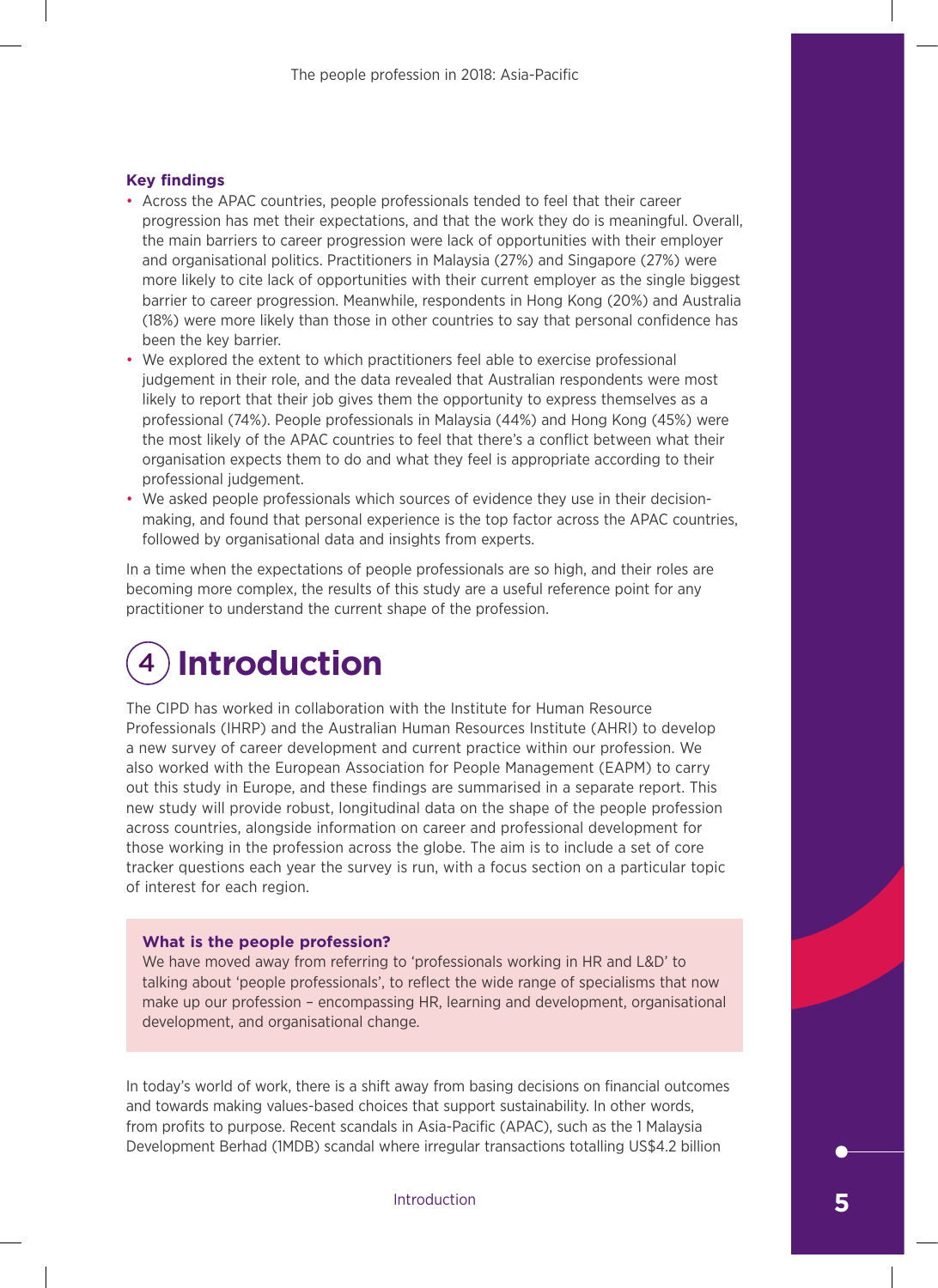were discovered, and the mistreatment of foreign domestic workers in Hong Kong (Parry 2017), have highlighted the importance of ethics and professionalism. In a world of increasing distrust, an essential characteristic of being a professional is moral integrity (CIPD 2017). In order to rebuild trust with customers and employees, organisations need to start supporting leaders and managers to make ethical decisions. The people profession can lead this change in focus from the front line, but before we can consider our profession's role in helping organisations adopt a more values-driven purpose, first we must understand what the profession looks like today.

The APAC market is complex and diverse, both culturally and financially. It is made up of some emerging markets, such as Vietnam with 6.8% GDP (International Monetary Fund 2018), while other more established economies are seeing slower growth, such as Singapore with 3.6% for 2017 (Table 1).

|           | <b>Classification</b>                  | <b>2017 GDP</b><br>$(\%)$ | <b>2018 GDP</b><br>(projected) (%) |
|-----------|----------------------------------------|---------------------------|------------------------------------|
| Australia | Advanced economy                       | 2.3                       | 3.0                                |
| Hong Kong | Advanced economy                       | 3.8                       | 3.6                                |
| Malaysia  | Emerging market and developing economy | 5.9                       | 5.3                                |
| Singapore | Advanced economy                       | 3.6                       | 29                                 |

## **Table 1: GDP projections (International Monetary Fund 2018)**

Alongside the macro-economic trends that will affect performance and quality of work is the cultural diversity within these different markets. Hofstede's cross-cultural communication framework published in 1984 included two key dimensions: individualism versus collectivism and power distance. Individualism versus collectivism refers to how tightly knit a society is, and whether individuals can expect loyalty from others. This fundamentally looks at the self-concept of a society, and whether the group thinks as an 'I' or as a 'we'. The higher the number for individualism, the less expected it is for people within that culture to think of the 'we'. Power distance refers to whether individuals accept that power in institutions and organisations is unequally distributed. This dimension looks at how society handles inequality among people, so a high score for power distance means that the society accepts hierarchy (Hofstede 1984).

Hofstede's (1984) research can help us understand how these cultural dimensions can challenge practitioners' ability to uphold strong standards of professionalism and call out unethical practices in organisations. The index scores are relative: the lowest country is positioned around zero and the highest around 100. For example, Figure 1 shows that Australia has a moderate power distance, which could mean that Australians do not expect to work in a completely flat organisation. Conversely, Malaysia ranks the highest for power distance (out of all 50 countries surveyed), so professionals working in Malaysia can expect an unequal distribution of power and very hierarchical organisations.

In addition, three of the four markets in this survey have a marked preference for collectivist thinking. Collectivist societies prioritise harmony over openness, which translates into expectations of how people behave. Professionals in Hong Kong, Malaysia and Singapore therefore tend to consider what is best for the whole rather than just themselves. Another Asian influence that is important to note is the expectation of 'saving face'. In many Asian cultures, saving face is the avoidance of embarrassment or humiliation, regardless of whether or not someone has acted wrongly.

Introduction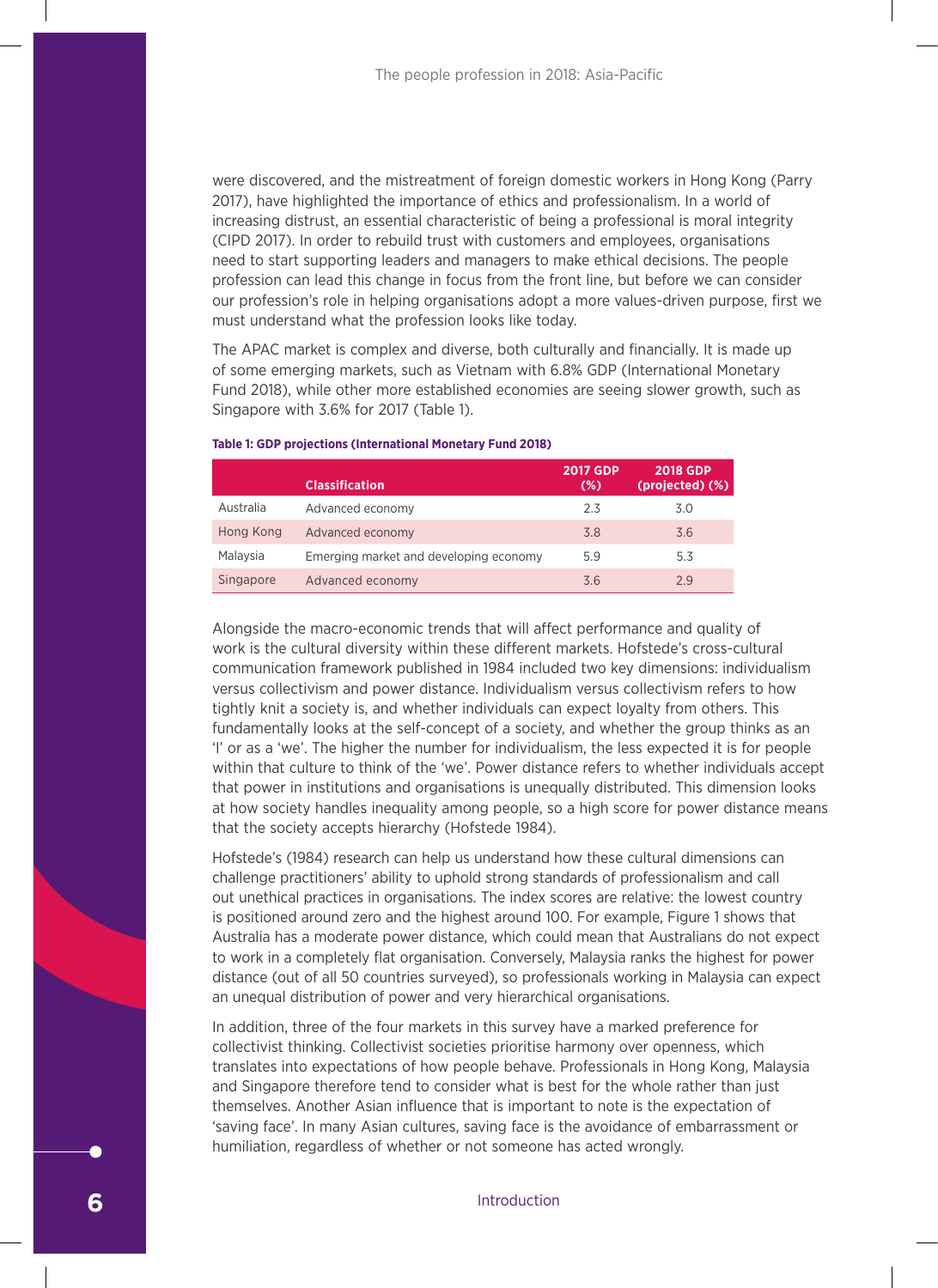

### **Figure 1: Hofstede's cultural dimensions (%)**

# **Methodology**

We conducted an online survey of people professionals between 28 March and 8 June **Body of**  been included as 'other'. There were also 100 respondents in other countries in the region, but the sample sizes 2018. Respondents were primarily based in Singapore, Hong Kong, Malaysia and Australia. were too small to conduct any meaningful analysis of each region, so these responses have

there were 1,332 respondents in Asia-Pacific. The online survey was distributed by YouGov, and the sample was extended with respondents from across our networks and those of our The sample included a mix of seniority levels and professional body members. In total, partners. Table 2 outlines the total number of respondents by region.

| -------------       |       |  |  |
|---------------------|-------|--|--|
| <b>Asia-Pacific</b> |       |  |  |
| Singapore           | 313   |  |  |
| Hong Kong           | 152   |  |  |
| Malaysia            | 204   |  |  |
| Australia           | 563   |  |  |
| Other               | 100   |  |  |
| <b>TOTAL</b>        | 1,332 |  |  |

<sup>43</sup> <sup>41</sup>

### **Table 2: Respondents per country**

The sample characteristics are shown in the appendix. Throughout the report we highlight are significantly greater than could be expected by chance (p<0.05).  $\overline{2}$  $\frac{33}{3}$ interesting differences between sectors, organisation sizes and seniority levels, where these

# **Dimensions of career success**

2007). Extrinsic factors represent the objective component of career success, that is, at observable accomplishments or outcomes including pay and promotions. There is a strong In the literature, career success is divided into extrinsic and intrinsic dimensions (Ballout

Introduction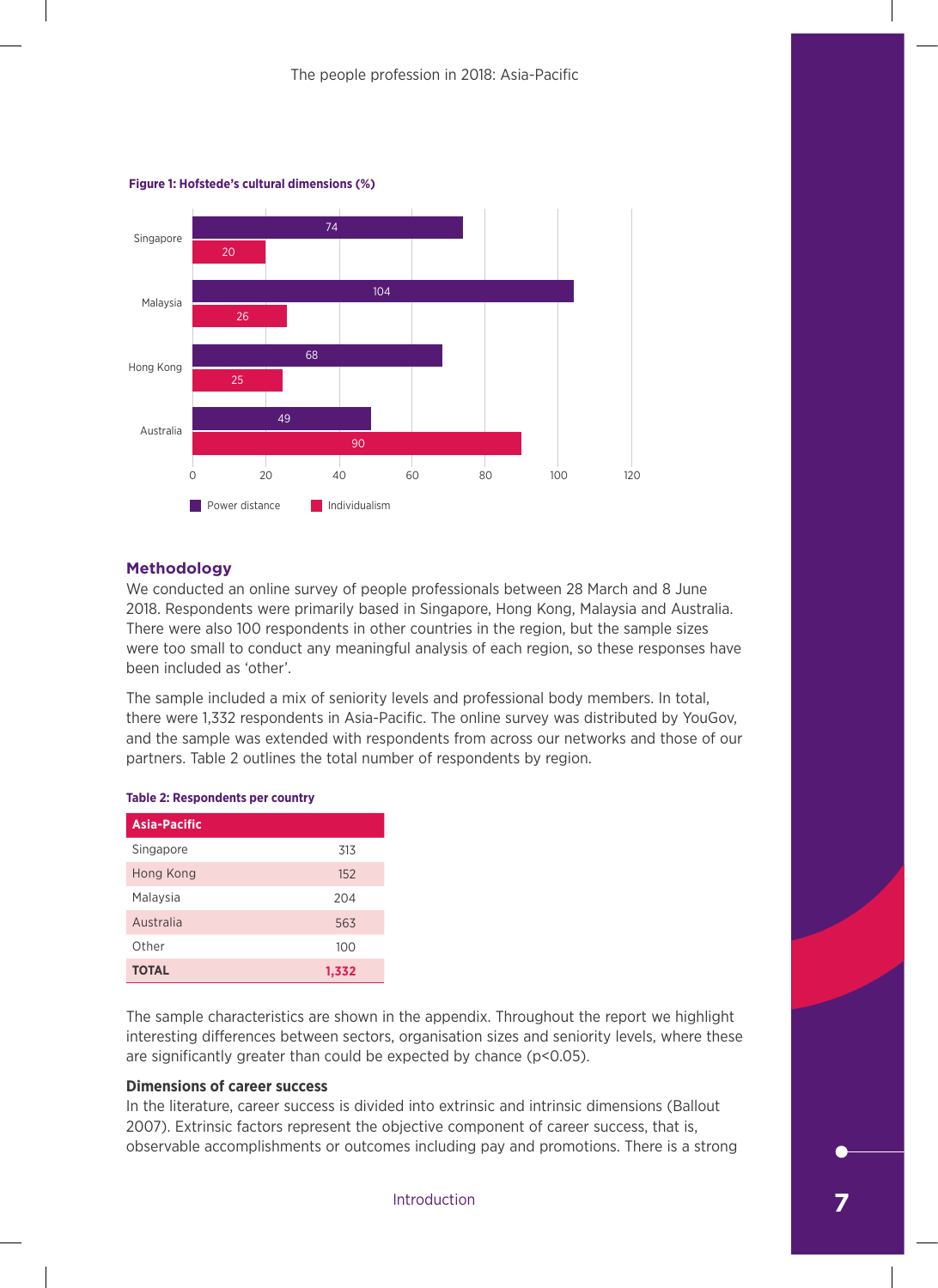subjective aspect to career success, since what constitutes success for one individual, or someone at a particular point in their career, may look different for another at a different career stage. The intrinsic – or subjective – component refers to individuals' feelings about their careers and progression, and can be assessed in terms of psychological success such as career satisfaction and happiness in work.  $\overline{\phantom{a}}$ ld

The objective and subjective measures of career success used in the survey are summarised in Table 3.

### **Table 3: Measures of career success**

| <b>Objective (extrinsic) success measures</b> | <b>Subjective (intrinsic) success measures</b> |
|-----------------------------------------------|------------------------------------------------|
| Annual salary                                 | Career satisfaction                            |
| Number of promotions                          | Perceived likelihood of promotion              |
|                                               | Meaningfulness of work                         |

## **Dimensions of professional practice**

To explore professional practice, we looked at factors outlined in a model which was developed based on our previous research (CIPD 2015b, 2017) and key areas of the new Profession Map (see Figure 2). Body of knowledge is of course a fundamental element of professional practice, but we did not include it in the survey because it can be difficult to measure.





# 5 **A snapshot of the profession**

markets, before we explore the key findings within each market. The survey provides a snapshot of where people professionals currently are in their careers and professional practice. In this section, we introduce the high-level comparisons between

# 40 **Career progression**

espectively), while practitioners in Hong Kong and Malaysia  $\overline{a}$ professionals' ability to achieve it, we first asked respondents how many promotions a  $\epsilon$ 4 to two promotions (43% and 41% respectively). To explore objective career success and what factors are associated with people 21 different organisation (Figure 3). The findings showed that practitioners in Singapore and 16 Australia have most commonly received between three and five promotions (43% and 37% ave more oft they have received over their entire career, including promotions within the same or a respectively), while practitioners in Hong Kong and Malaysia have more often received one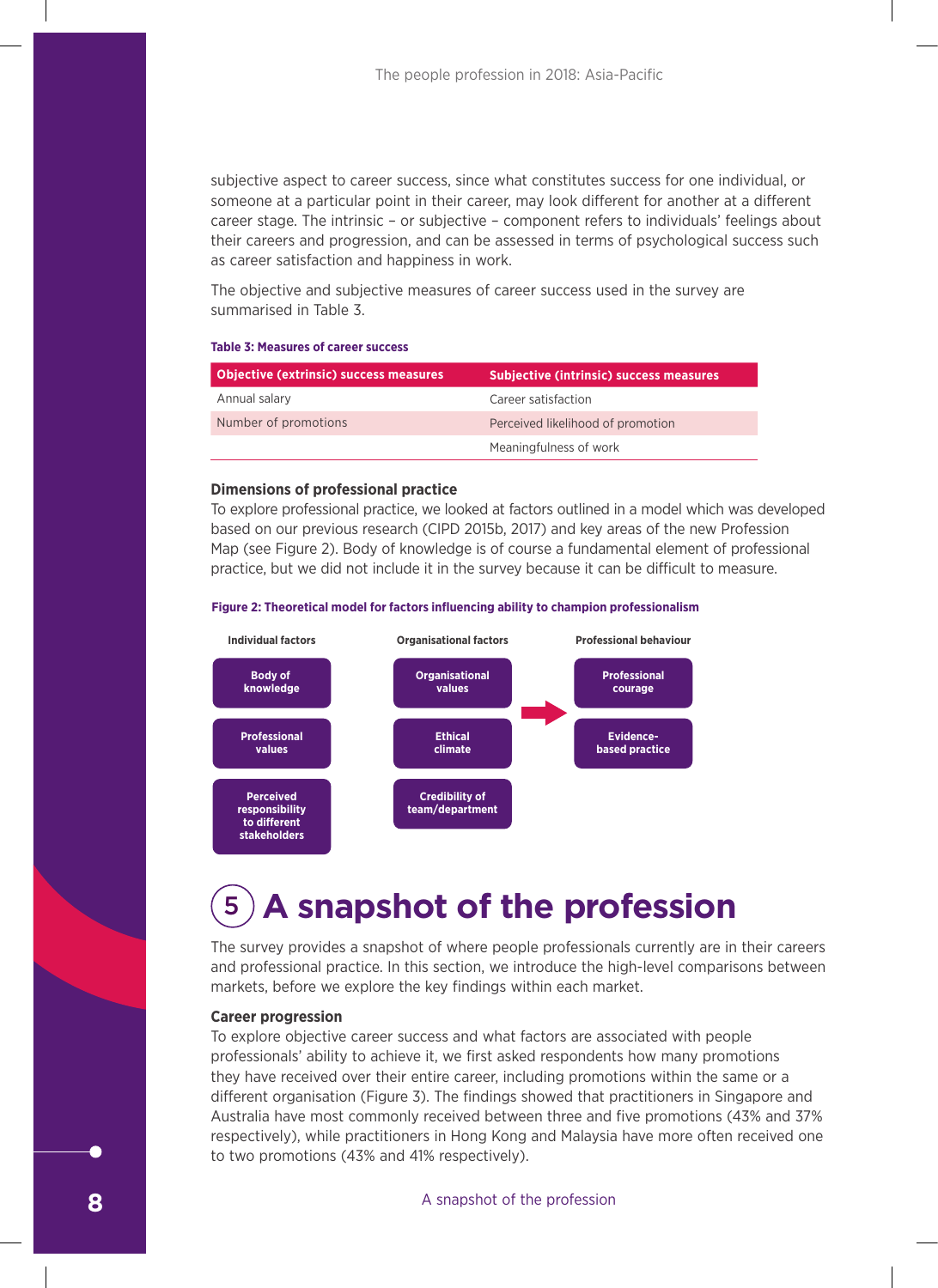

#### **Figure 3: Number of promotions (%)**

Base: APAC n=1,332, Singapore n=313, Hong Kong n=152, Malaysia n=204, Australia n=563

To look at practitioners' subjective view of their career advancement, we asked how likely they think it is that they will receive a promotion within their current organisation in the next three years. The findings showed that across the APAC countries in total, practitioners most commonly said that it was somewhat likely they would be promoted (38%) (Figure 4). While people professionals in Australia were most likely to have had six or more promotions compared with respondents in the other APAC countries, they were more likely to feel that it's not at all likely they will be promoted (27%) compared with those in Singapore (14%), Hong Kong (12%) and Malaysia (11%).



**Figure 4: Perceived likelihood of promotion (%)**

Base: APAC n=1,332, Singapore n=313, Hong Kong n=152, Malaysia n=204, Australia n=563

Across the APAC countries, people professionals were more likely to say their career progression to date has met their expectations than not. People professionals in Australia were more likely than those in other markets to say their career progression to date has exceeded their expectations (22%), while those in Hong Kong were more likely than others to say it has failed to reach their expectations (31%) (Figure 5).

# A snapshot of the profession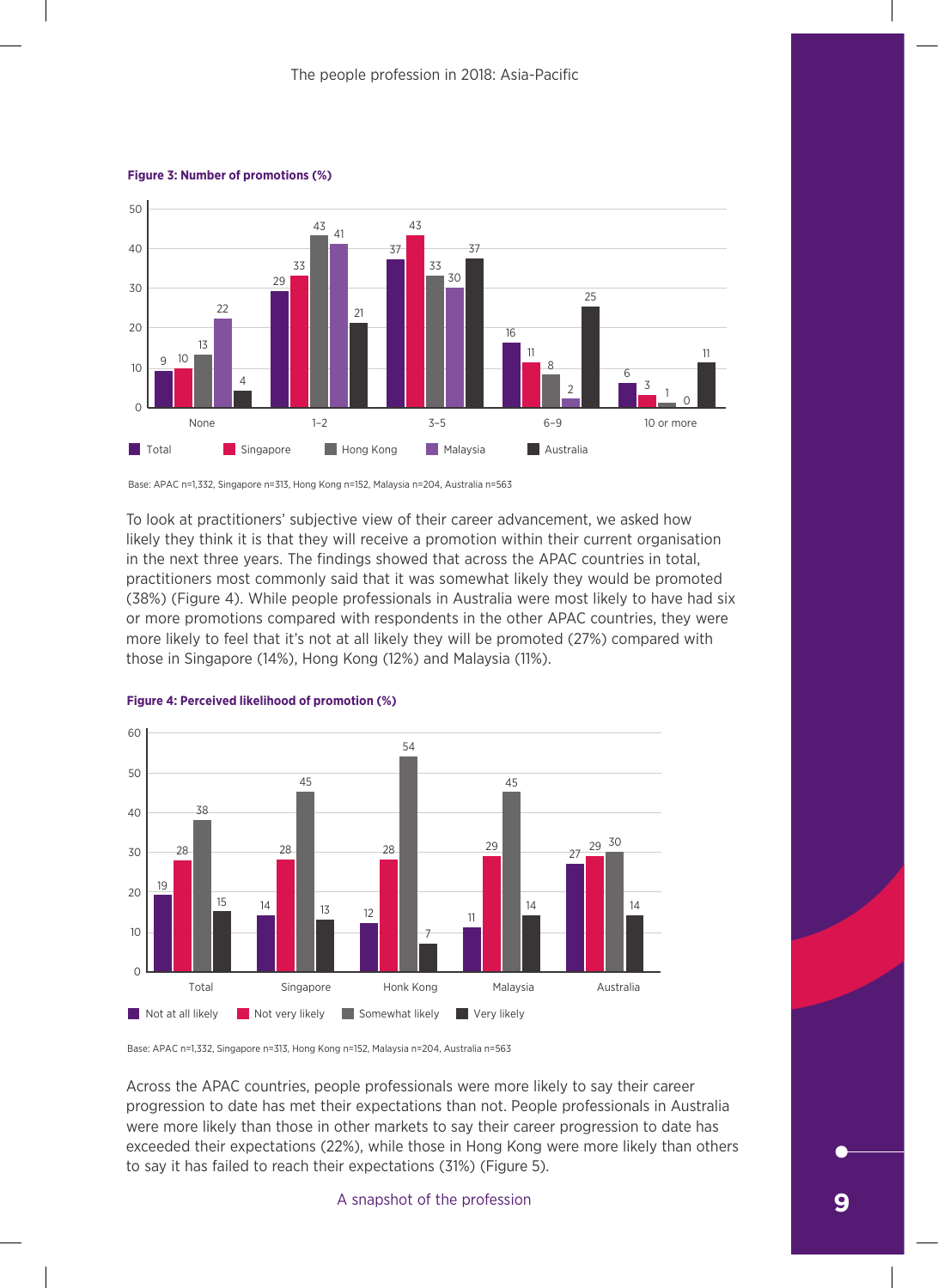

### **Figure 5: Satisfaction with career progression (%)**

Base: APAC: n=1,332, Singapore n=313, Hong Kong n=152, Malaysia n=204, Australia n=563

Overall, the main barriers to career progression were lack of opportunities with their employer (21%) and organisational politics (19%) (Figure 6). People professionals in Malaysia (27%) and Singapore (27%) were more likely to cite lack of opportunities with their current employer as the single biggest barrier to career progression. Meanwhile, respondents in Hong Kong (20%) and Australia (18%) were more likely than those in other countries to say that personal confidence has been the key barrier.



#### **Figure 6: Barriers to career progression (%)**

Base: APAC: n=1,332, Singapore n=313, Hong Kong n=152, Malaysia n=204, Australia n=563

## A snapshot of the profession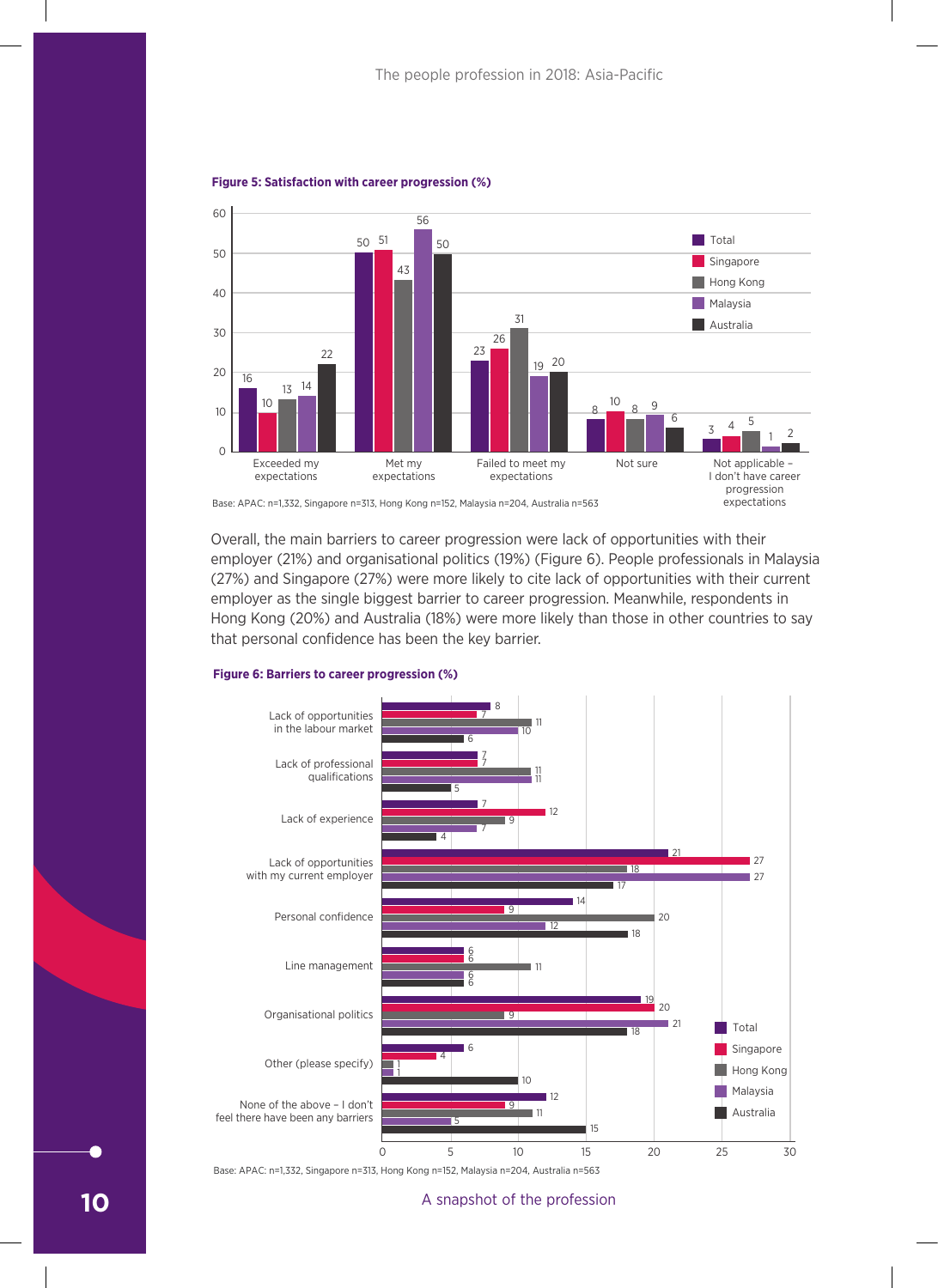# **Meaningful work**

As another subjective aspect of career success, we asked the respondents to what extent they agree or disagree with a set of statements measuring meaningfulness of work (Figure 7). Overall, the majority of people professionals across the APAC countries showed 1 10 agreement with these statements, with Australian practitioners generally showing stronger agreement compared with respondents in the other countries. Respondents in Singapore were more likely than those in Hong Kong and Malaysia to say that their work makes them happy (70%, compared with 57% in both Hong Kong and Malaysia) and that they feel energised by their work (72%, compared with 57% in both Hong Kong and Malaysia). On the other hand, respondents in Hong Kong (18%) were more likely than those in Singapore (12%) and Australia (7%) to disagree that they see a connection between their work and the larger social good of their community. success, we asked the respondents to what e ents in the other countries. Respondents in Sing Malaysia



#### **Figure 7: Meaningfulness of work (% agree)**

Base: APAC: n=1,332, Singapore n=313, Hong Kong n=152, Malaysia n=204, Australia n=563

# **Professional development and skills**

This section of the report compares levels of skills and professional development across the Asia-Pacific countries. To find out practitioners' level of engagement in continuing professional development (CPD), we asked them how often they carry out different aspects of CPD (these aspects correspond with the stages of the CIPD's CPD cycle) (Figures 8 and 8a). Practitioners in Australia were more likely than those in the other APAC countries to have very often identified their own L&D needs (16%), acted on their L&D plan (14%), reflected on what they've learned (21%) and applied their learning in the work they do (28%). Malaysian respondents were more likely to have often measured the impact their learning has had (43%), compared with those in Singapore (29%) and Australia (25%).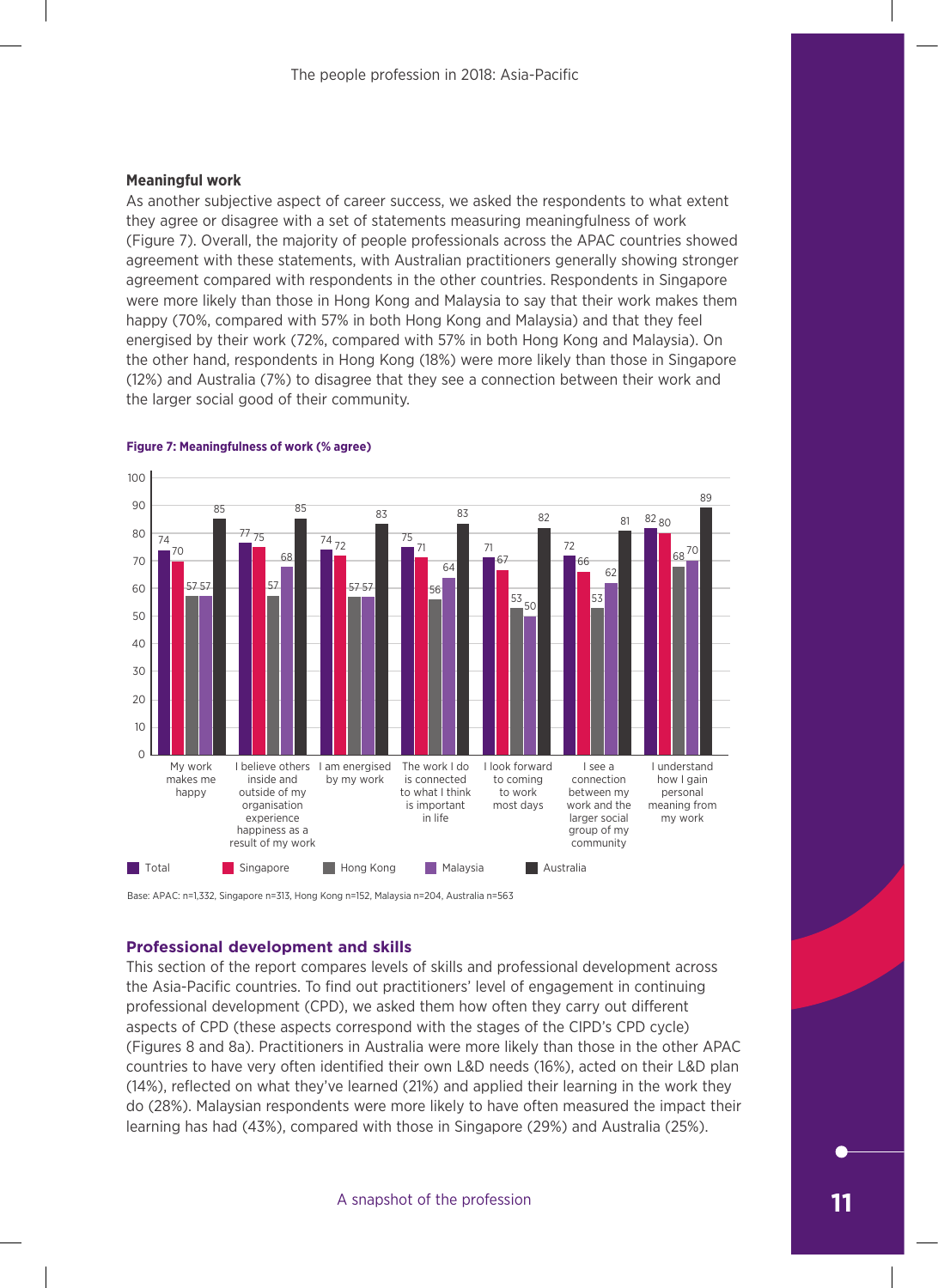

# **Figure 8: Percentage of practitioners who have often or very often taken CPD actions (1) (%) Figure 8: Percentage of practitioners who have often or very often taken CPD actions (1) (%)**

Base: APAC: n=1,332, Singapore n=313, Hong Kong n=152, Malaysia n=204, Australia n=563 Base: APAC: n=1,332, Singapore n=313, Hong Kong n=152, Malaysia n=204, Australia n=563



# **Figure 8a: Percentage of practitioners who have often or very often taken CPD actions (2) (%) Figure 8a: Percentage of practitioners who have often or very often taken CPD actions (2) (%)**

Base: APAC: n=1,332, Singapore n=313, Hong Kong n=152, Malaysia n=204, Australia n=563 Base: APAC: n=1,332, Singapore n=313, Hong Kong n=152, Malaysia n=204, Australia n=563

In terms of learning and development received in the last year, practitioners in Australia were most likely to have attended external conferences, workshops and events (62%) (Figure 9). Another popular response was on-the-job training, with at least 40% of respondents across all markets stating this was a form of L&D they had received. Practitioners in Malaysia were more likely than those in the other countries to have received on-the-job training (57%). Mobile-device-based learning was low across the APAC countries (15%).

# A snapshot of the profession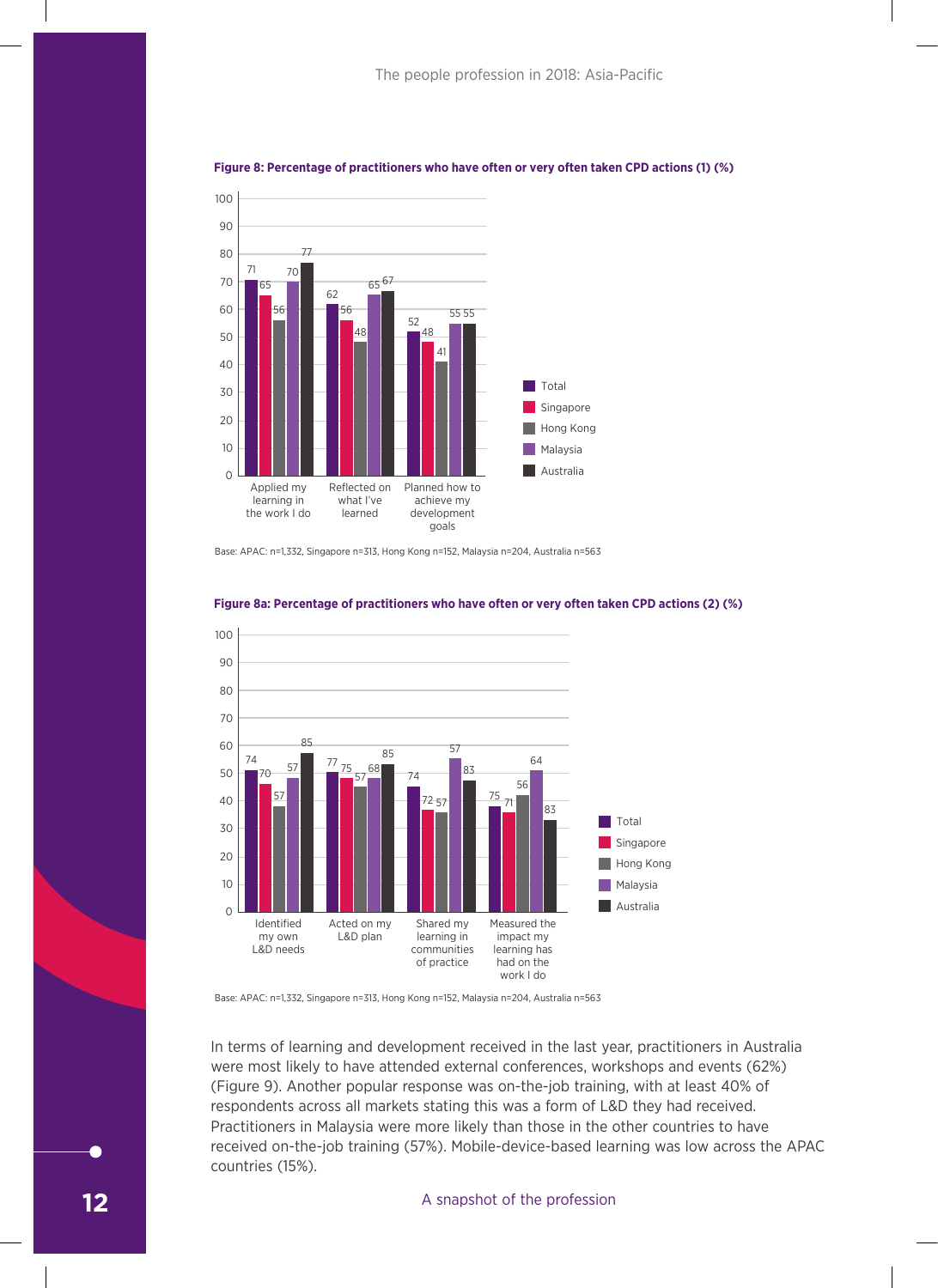# **Figure 9: Learning and development received (%)**



Base: Singapore n=313, Hong Kong n=152, Malaysia n=204, Australia n=563

A snapshot of the profession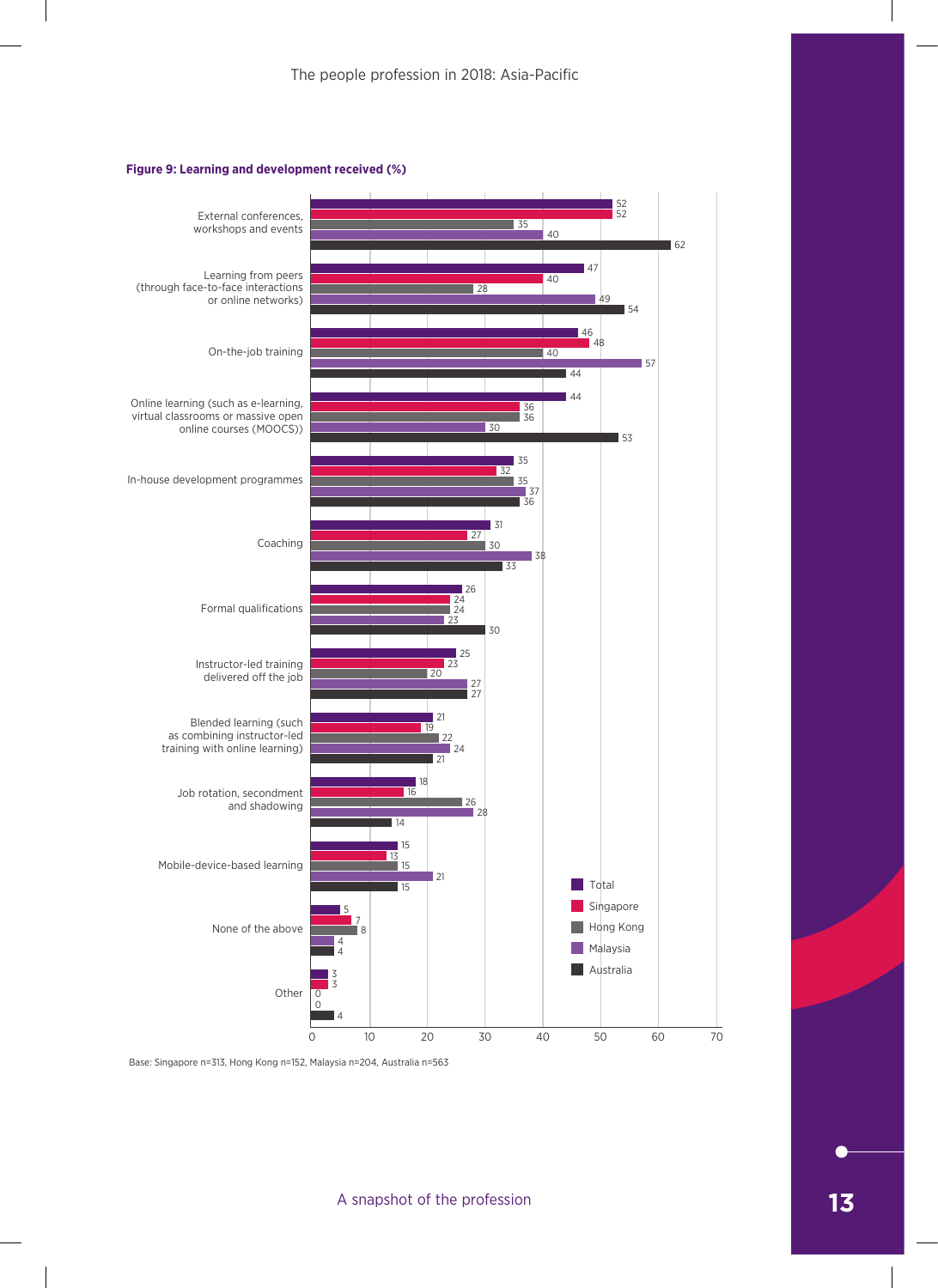To look at how well practitioners feel their level of skills fit their current role, we measured whether they felt they had the right skills, lacked skills for their current role, or if they felt they could handle more demanding work. Overall, respondents across the region most commonly said that they have the right level of skills (43%), while nearly two in five feel over-skilled for their role (37%) and one in five feel under-skilled (19%) (Figure 10). Compared with the other APAC countries, respondents in Singapore were more likely to report that they lack some skills required in their current duties, with over a quarter (27%) saying this.



### **Figure 10: Skills level (%)**

Base: APAC: n=1,332, Singapore n=313, Hong Kong n=152, Malaysia n=204, Australia n=563 duties

### **Professional impact**

We explored the extent to which practitioners feel able to exercise professional judgement in their role (Figure 11). In total, seven in ten (70%) respondents in the region agreed that they can fully express themselves professionally at work. Australian respondents were the most likely of the APAC countries to report that their job gives them the opportunity to express themselves as a professional, with three-quarters (74%) saying this.



# **Figure 11: Ability to fully express oneself as a professional (%) Figure 11: Ability to fully express oneself as a professional (%)**

APAC countries to feel that there's a conflict between what their organisation expects them to People professionals in Malaysia (44%) and Hong Kong (45%) were the most likely of the do and what they feel is appropriate according to their professional judgement (Figure 12).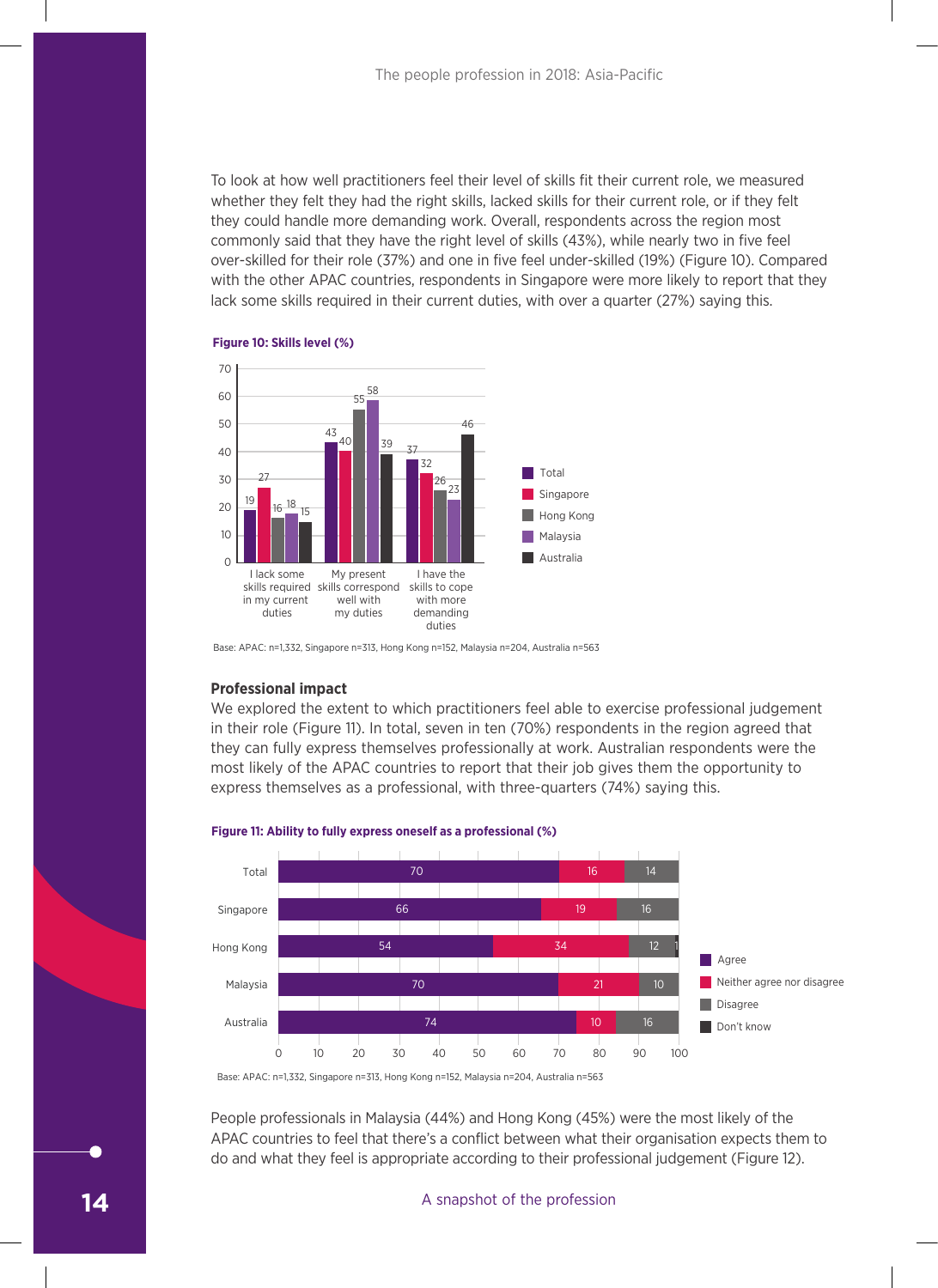

# **Figure 12: Conflict between organisational expectations and professional judgement (%)**

**Challenging organisational practice**

We asked the respondents how often they have demonstrated different aspects of professional courage in the past year. Across all markets, when given tasks that violate their ethical standards, practitioners were most likely to accept them, with those in Malaysia slightly more likely to find new ways to carry them out. Practitioners in Hong Kong (71%) were significantly more likely than those in other markets to have at least sometimes gone against managers' decisions if they violated their ethical standards (Figure 13), and four in ten respondents in Hong Kong said that managers in their organisation often behave in ways they consider to be unethical (40%). On the other hand, Malaysian respondents were most likely to feel it's often necessary to compromise one's ethics in order to succeed in their organisation (46%, compared with 40% in Hong Kong, 31% in Singapore and only 27% in Australia).



## **Figure 13: Behaviour in the past 12 months (always/often/sometimes) (%)**

Base: APAC: n=1,332, Singapore n=313, Hong Kong n=152, Malaysia n=204, Australia n=563

### **Credibility of the people department in the organisation**

People professionals in Australia were significantly more likely than those in other markets We asked the respondents a set of questions about how their team or department is perceived in the organisation, since this may influence their ability to uphold professional standards. to say that their team or department is respected in their organisation (69%), while those in

# A snapshot of the profession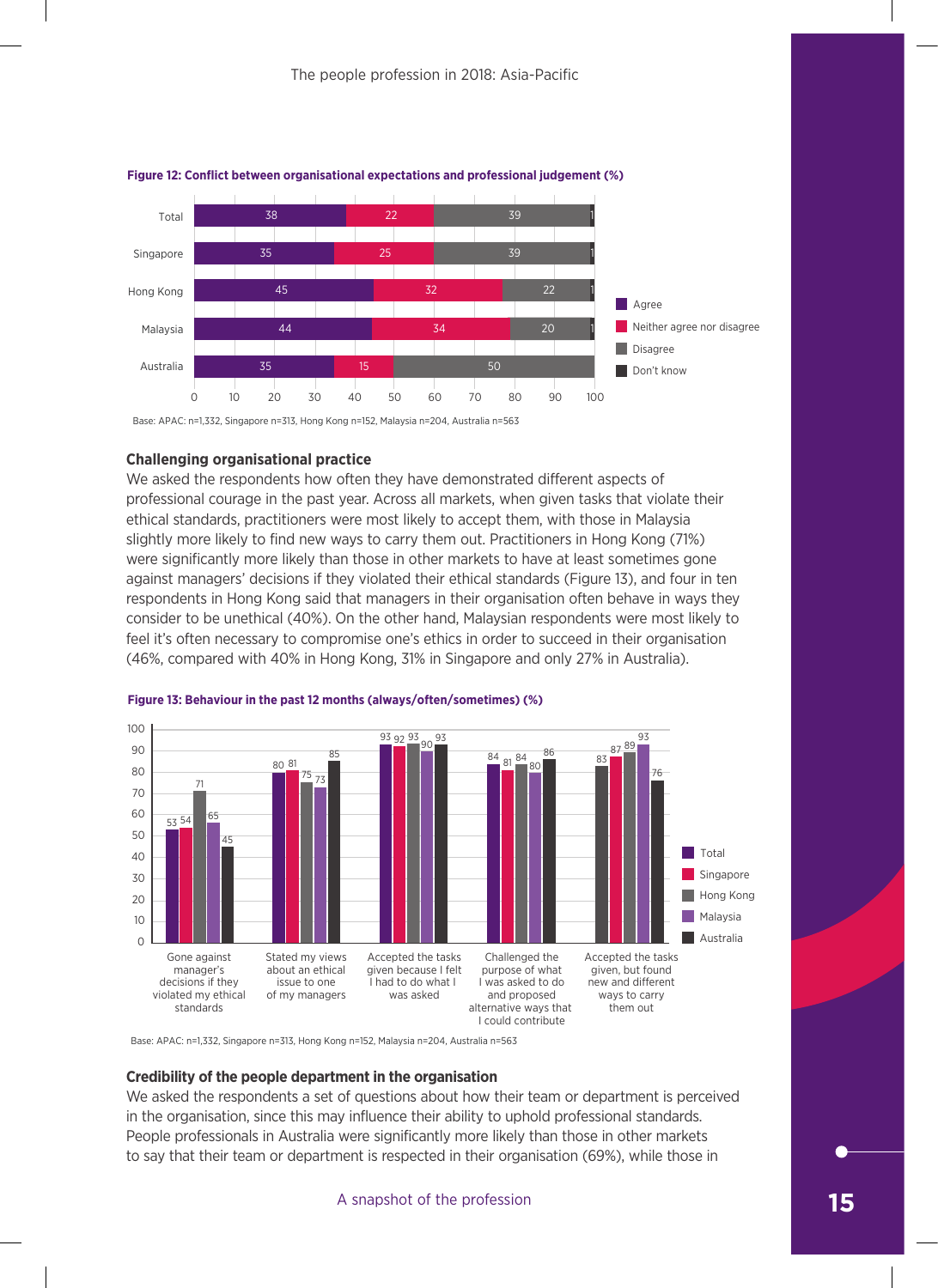Hong Kong were more likely than others to say the HR/people department is not given the opportunity to contribute meaningfully to their organisation's needs (43%) (Figure 14).



**Figure 14: Credibility of department (% agree)**

# **Evidence-based practice**

We asked respondents which sources of evidence they most often use in their decisionmaking. Personal experience was the main source of evidence for practitioners across the APAC countries (72%), followed by organisational data (60%) and insights from experts (58%) (Figure 15).



### **Figure 15: Sources of evidence used in decision-making (%)**

Base: APAC: n=1,332, Singapore n=313, Hong Kong n=152, Malaysia n=204, Australia n=563

## A snapshot of the profession

Base: APAC: n=1,332, Singapore n=313, Hong Kong n=152, Malaysia n=204, Australia n=563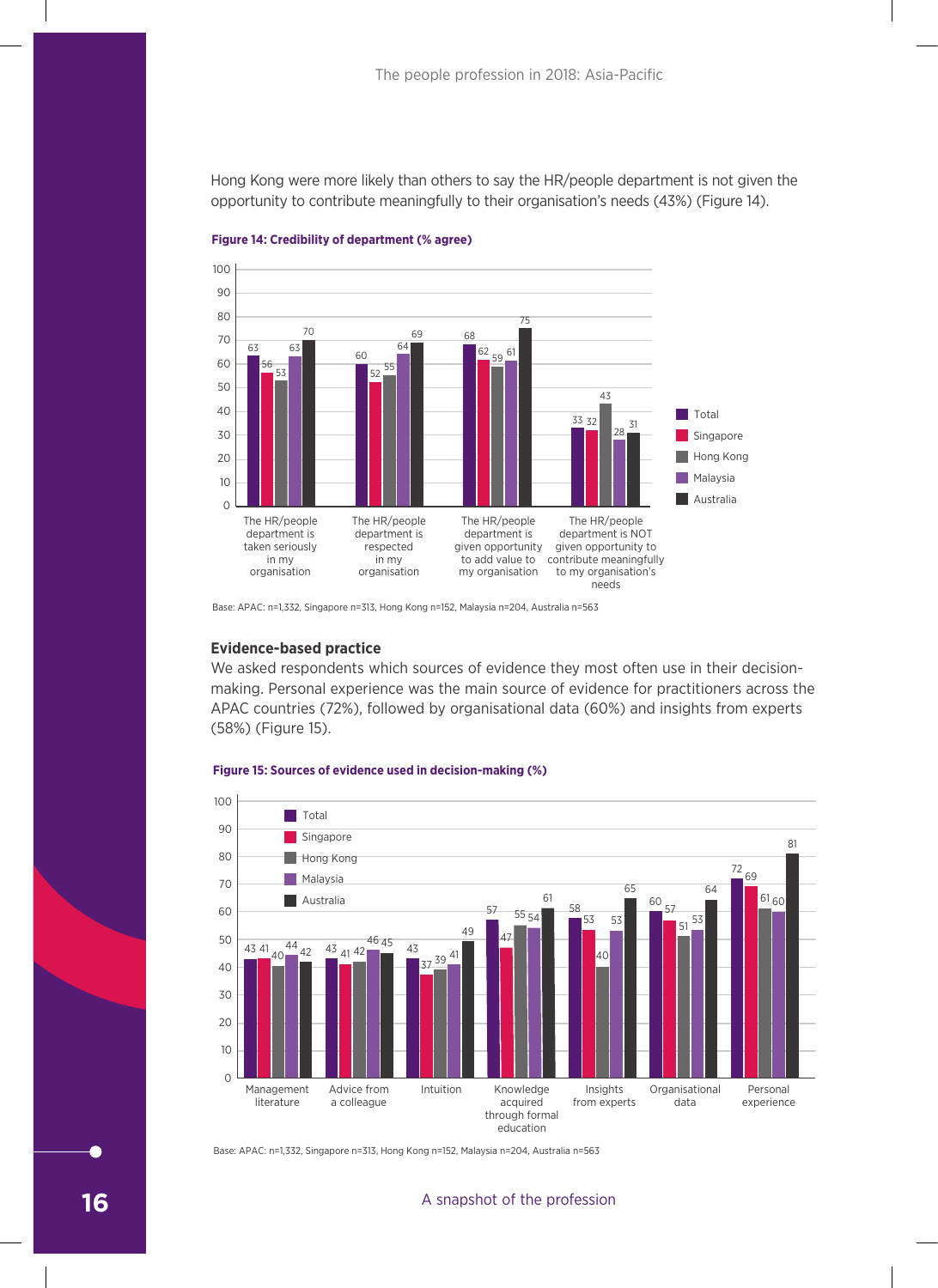# 6 **Key findings: Australia**

The business environment in Australia is beginning to understand that customer, employee and community trust are essential to sustainability, and to see the dangers of simply working for the satisfaction of short-term shareholder returns. The Hayne Royal Commission into the financial and banking sector is publicly revealing day by day how customers in particular have been cheated by practices in the sector. Together with the #MeToo movement, these revelations have had an impact on the people profession – calling to attention that if practitioners are expected to perform certain critical roles within business and fail to do so, they will inevitably be called to account for their professional incompetence and ethical negligence in an increasingly litigious business environment. The courts are already penalising HR practitioners personally under the 2009 Fair Work Act for failures of HR practice that are in breach of the law and community expectations, and government intervention can no longer be discounted.

Apart from the prevalence of ethical issues affecting businesses, the workforce, workplaces and the nature of work itself are now becoming more complex. Flexibility in terms of where and when work is done is increasingly becoming the norm as employers are becoming more concerned with business outcomes rather than time spent at the desk, and the Fair Work Act has institutionalised a right to request flexible work. These changes create an opportunity for people professionals to lift their game with respect to appropriate training, expertise and behaviour. They need to not only build a productive and engaged workforce, but also have the proven capability to take responsibility for the people culture and, in concert with the other leaders in the organisation, be accountable for it to support business sustainability.

# Key findings:

- Many people professionals are satisfied with their career progression to date, but 27% feel it's not at all likely that they'll be promoted in their current organisation in the next three years.
- Practitioners who work in large organisations (32%) are more likely than those in SMEs (17%) to believe that it's often necessary to compromise one's ethics in order to succeed in their organisation, and that managers in their organisation often engage in unethical behaviours (43% compared with 29%).

# **Many feel that their current skill set doesn't match the demands of their role**

When asked about how well their skills fit their current job scope, only 39% of respondents reported that their present skills corresponded well with their duties. Forty-six per cent of respondents stated that they had the skills to cope with more demanding work, while just 15% stated that they lack some skills that they currently need. Australia's moderate score on power distance is useful in understanding this: strong organisational hierarchies may be keeping people in roles for which they are over-skilled.

We also found that respondents who are members of a professional body were more likely than non-members to feel they have the skills to cope with more demanding duties (50% compared with 41%).

# **Practitioners have good opportunities for progression**

Respondents were most likely to have had between three and five promotions (37%) followed by six to nine promotions (25%). Those who are a member of a professional body were more likely than non-members to have had three or more promotions (78% and 66% respectively).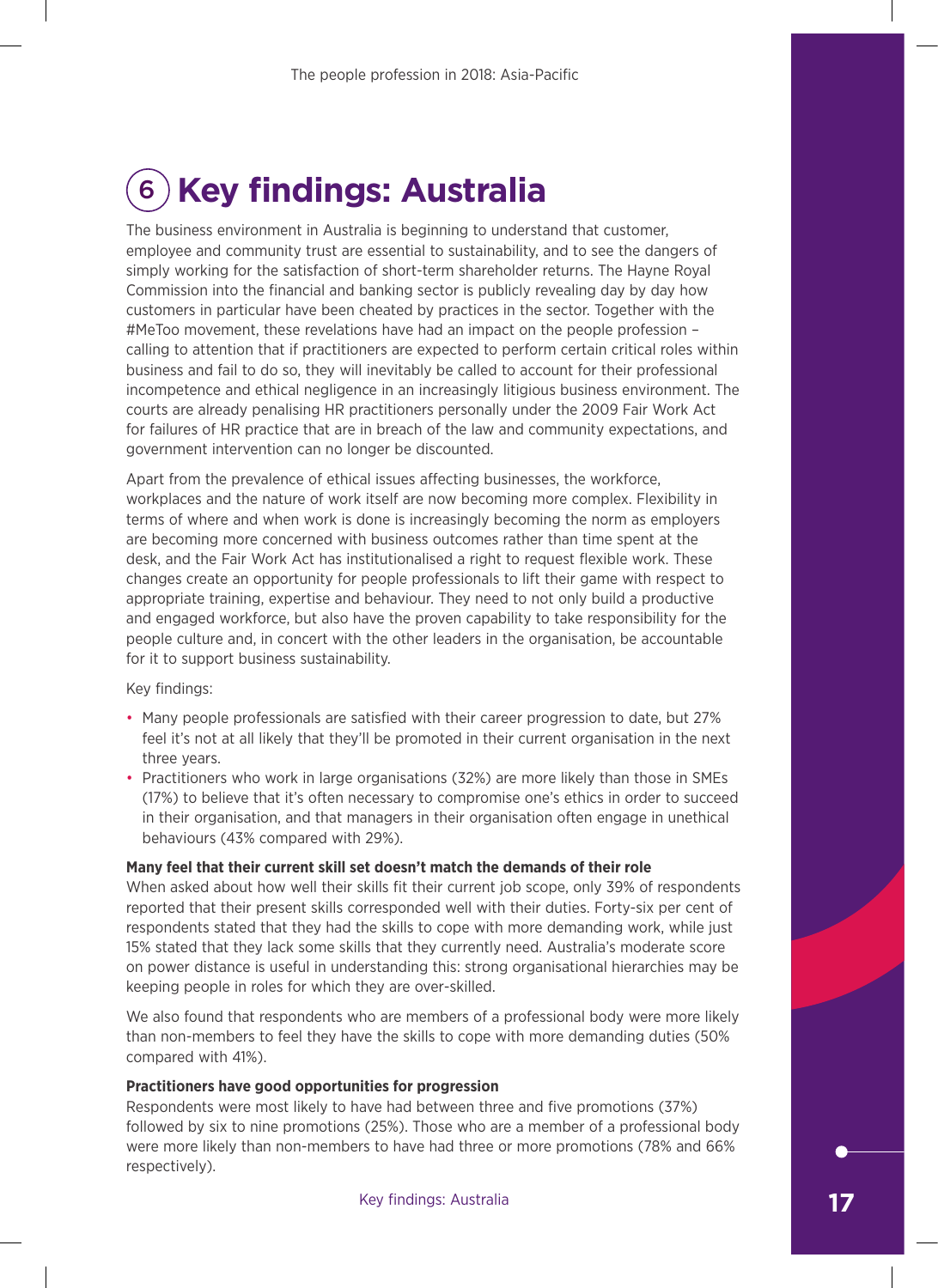People professionals in Australia were most likely to say their career progression has exceeded their expectations, compared with the other APAC countries surveyed. Over seven in ten (72%) said that their career has met or exceeded their expectations (50% and 22% respectively), while just 20% felt that their career has failed to meet their expectations. Interestingly, professionals who work in a large business were more likely than those who work in an SME to say their career progression has failed to meet their expectations (24% and 13% respectively). In addition, people professionals who work in the public sector were more likely than those in the private or third/voluntary sectors to feel their career progression has failed to meet their expectations (33%, 17% and 13% respectively) (Figure 16). *J.* III duulu perioda professionale ushe work





Base: all n=563, SME n=199, large organisation n=358, private sector n=318, public sector n=135, third/voluntary sector n=107

Respondents reported that their top three barriers to career progression are personal confidence (18%), organisational politics (18%) and lack of opportunities with their current employer (17%). Those who work in the public sector were more likely than those in the private and third/voluntary sector to believe organisational politics has been a barrier to their career advancement (28%, 19% and 9% respectively).

# **Low expectations of promotion in the next three years**

While many practitioners have had a relatively large number of promotions and feel that they've achieved their career goals, they did not tend to think they would be promoted in their current organisation in the next three years: over a quarter reported that a promotion was not at all likely (27%) and just 14% said it was very likely. People professionals who work in a large organisation were more likely than those who work in an SME to believe they will be promoted in the next three years (47% compared with 38%). This finding is in contrast with the earlier finding that practitioners in SMEs were less likely to feel that their career had failed to meet their expectations.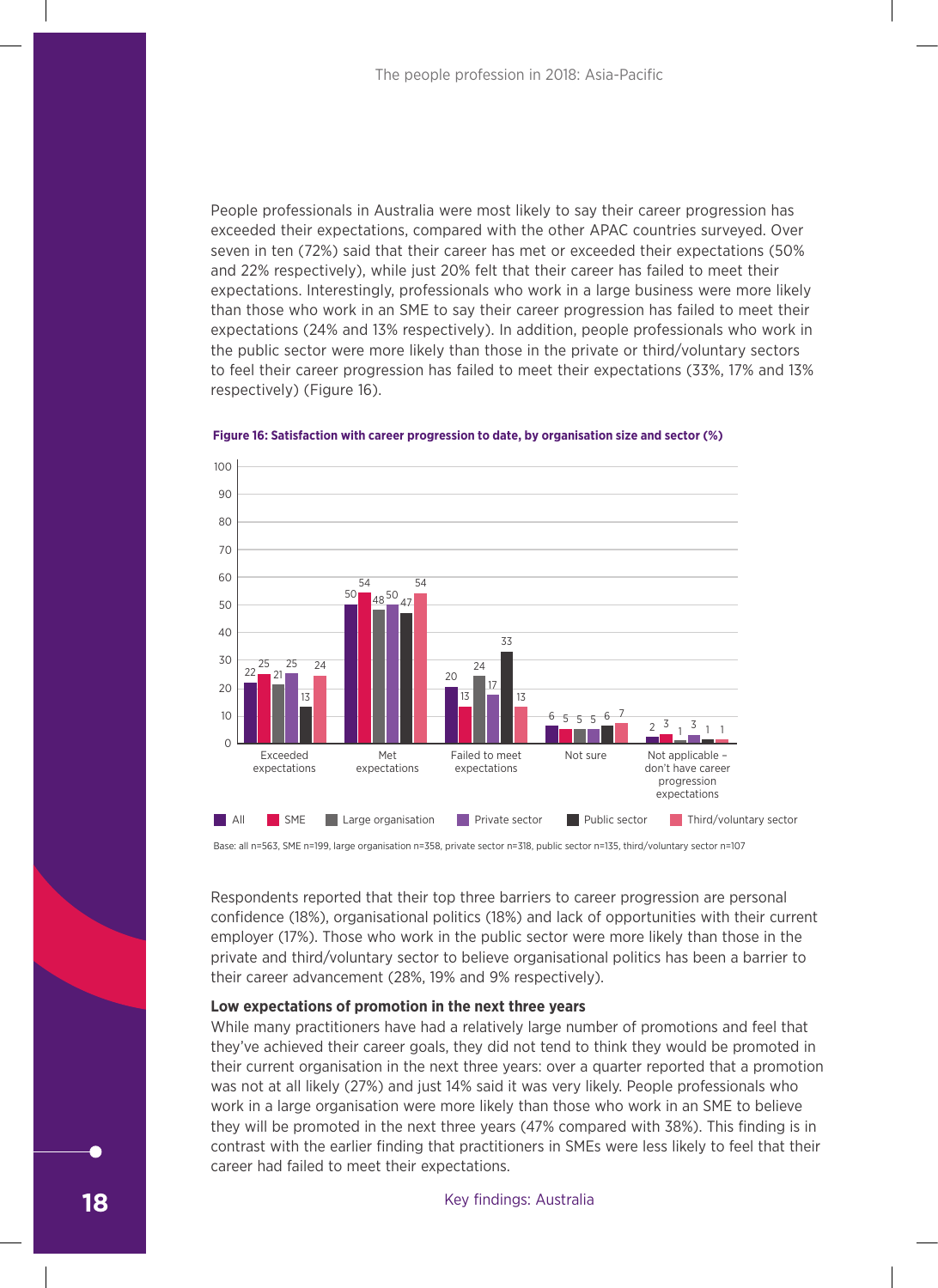In addition, those who work in the third/voluntary sector were less likely than those in the private sector to feel that they will be promoted in the next three years (35% compared with 49%).

# **Ability to uphold ethical values differs depending on organisational context**

When asked whether it's often necessary to compromise one's ethics in order to succeed in their organisation, nearly three in ten (27%) agreed. Practitioners who work in large organisations were more likely than those in SMEs to believe that it's often necessary to compromise one's ethics in order to succeed in their organisation (32% and 17% respectively). In addition, those who work in large organisations were more likely than those in SMEs to feel managers in their organisation often engage in unethical behaviours (43% compared with 29%).

When asked how they've managed their ethical standards, practitioners in Australia were mostly likely to always, often or sometimes state their views about an ethical issue to a manager (85%). This is promising, particularly given the #MeToo movement in 2016, in which HR was publicly criticised in a number of cases for protecting business leaders accused of sexual harassment at the expense of the complainant (Goodear 2018). Male respondents were more likely than female respondents to report that they have always stated their views about an ethical issue to one of their managers (31% compared with 22%).

The survey also revealed that 86% of practitioners have at least sometimes challenged the purpose of what they were asked to do and proposed alternative ways to contribute, but a higher proportion (93%) reported accepting the task that was given because they felt they had to do what was asked.

# **Practitioners feel they sometimes have to compromise their professional judgement**

Over a third (35%) of respondents agreed that there is a conflict between what their organisation expects them to do and what they consider to be appropriate according to their professional judgement. Professionals working in an SME were more likely than those working in a large organisation to strongly disagree that there is a conflict (41% compared with 25%).

Positively, three-quarters (74%) of practitioners said that their job gives them the opportunity to express themselves as a professional. Respondents who work in the public sector were more likely than those working in the private and voluntary sectors to disagree that their job gives them the opportunity to fully express themselves as a professional (24%, 15% and 8% respectively).

The data also suggests that people professionals generally have strong values on how employees should be treated, but there's a mismatch between their professional values and those of their organisation. For example, over seven in ten (72%) respondents said the statement, 'Employees should participate in workplace decisions' reflects the beliefs of the profession, whereas only half (50%) said this describes the values of their organisation. Those who work in an SME were more likely than those who work in a large organisation to feel it's a value of their organisation for employees to share the financial success of the organisation (46% and 37% respectively).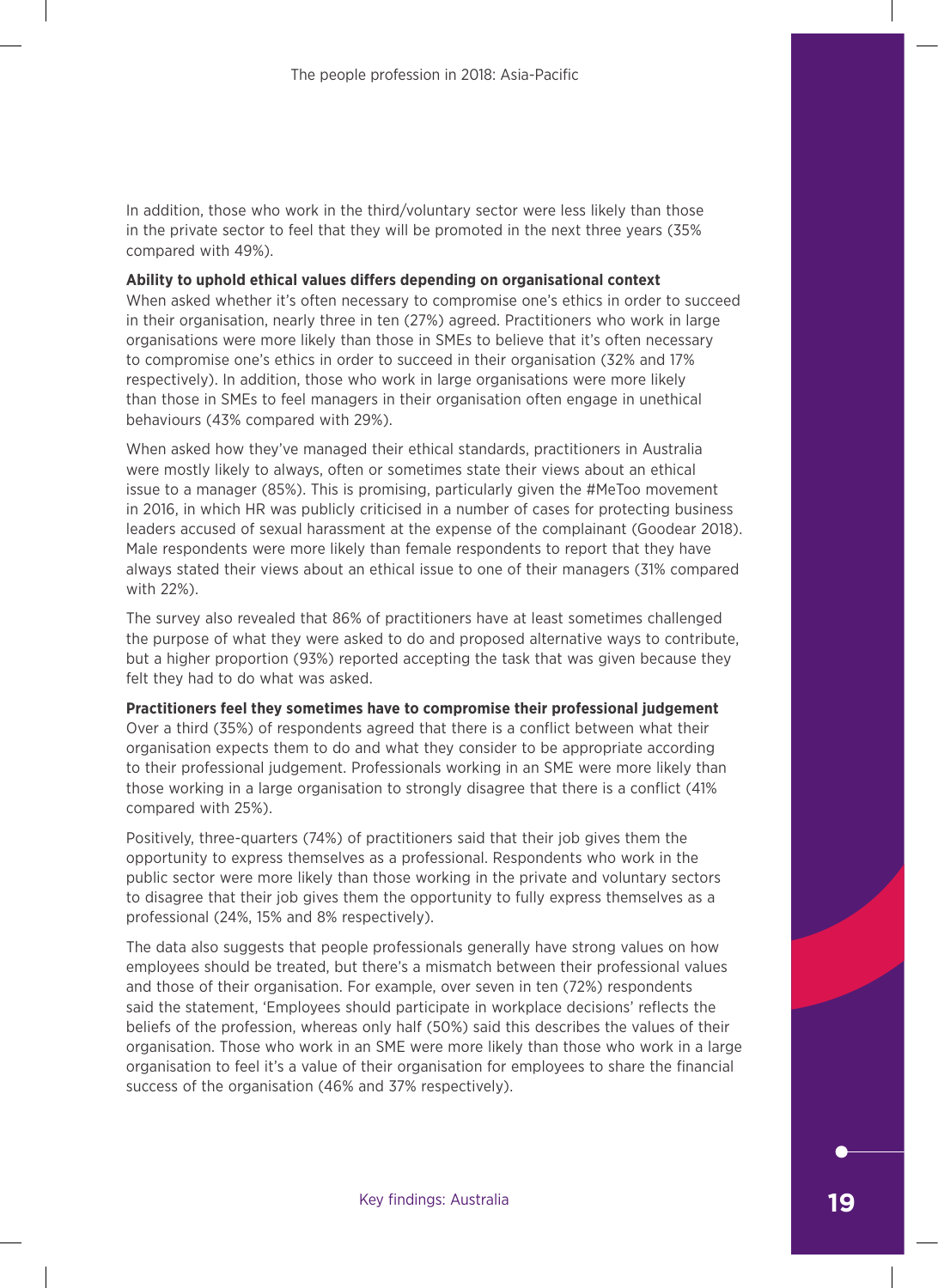# 7 **Key findings: Hong Kong**

With a blend of Eastern and Western values, Hong Kong is known as an international financial centre. A British colony until 1997, Hong Kong is now known to be the freest economy globally (Liu 2018), but it's experiencing rising inequality (Wong 2015). Like many countries, it also has an ageing population and organisations are under pressure to improve their practice in order to manage a multi-generational workforce effectively.

The headlines from Hong Kong are not always positive. There are reports of poor treatment of people, such as the abuse of foreign domestic workers and of elderly residents in a nursing home (Lau 2015). In addition, there are questionable ethical practices in some large banking institutions (Chan 2015). These situations are just a few of many that influence work and the people profession. The findings of this study show that the people profession is still discovering how to best make an impact and have the courage to act ethically.

Key findings:

- Four in ten (40%) say it's often necessary to compromise their beliefs in order to succeed in their organisation.
- The top decision-making sources used by practitioners are personal experience and knowledge acquired through formal education. Just over half (51%) of practitioners use organisational data in their decision-making.

# **A gap in skills development**

Over half (55%) of respondents reported their skills correspond well with their role requirements (Figure 17). However, a quarter (26%) felt over-skilled for their current role, while 16% felt under-skilled.



### **Figure 17: Skills level (%)**

Base: n=152

of work intensity in Hong Kong (Ng and Leung 2018), it could be that investing in L&D is often overlooked. Prioritising L&D activities could help practitioners to develop the right Perhaps related to the skill level of respondents is the amount of learning and development they receive. People professionals in Hong Kong reported some of the lowest participation in L&D of all four APAC countries surveyed. The most common L&D received in the past year was on-the-job training (40%), followed by online learning (36%). Given the high level people skills for their role and progress into roles that better match their skills.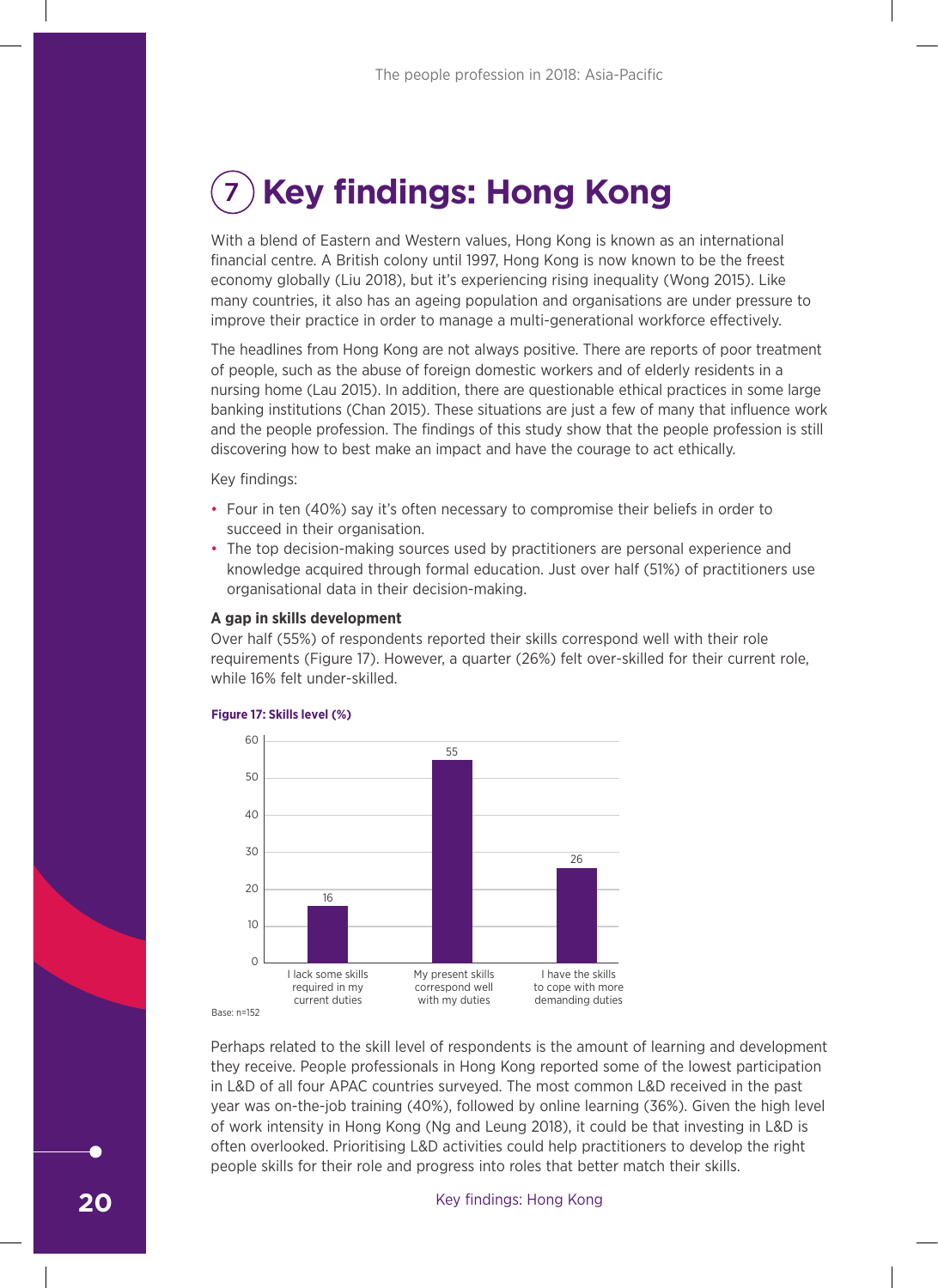Just over half of practitioners (56%) reported applying learning in the work they do. Less than half (48%) reported reflecting on their learning and 41% have planned how to achieve development goals. This data shows a gap in how people professionals in Hong Kong engage in professional development, which could influence their career prospects.

# **Half of practitioners feel a promotion is somewhat likely**

When asked about the likelihood of a promotion within their current organisation in the next three years, more than half of people professionals (54%) felt that it was somewhat likely that they'd receive a promotion. Just 7% stated that it was very likely, which was the lowest for all the APAC countries surveyed. Given Hong Kong's low unemployment rate and vibrant economy (Xinqi 2018), there may be a norm of moving from organisation to organisation for progression opportunities. Perhaps unsurprisingly, almost one in three respondents (31%) reported that their career progression had failed to reach their expectations. However, 43% did report that their career has met their expectations.

# **Many practitioners ultimately accept the task they've been given, but they do vocalise**  50 **their opinion beforehand**  40

Respondents from Hong Kong were the least likely of the APAC respondents to feel their job gives them the opportunity to express themselves as a professional (54%), while 45% said there is a conflict between what their organisation expects them to do and what they consider to be appropriate according to professional judgement. We also found that 40% of practitioners often felt it's necessary to compromise their beliefs in order to succeed in their organisation. 16 This could be attributed to cultural influence, specifically power distance and wanting to save face. People professionals will need to consider what this means in the future, especially if they anticipate working cross-culturally where ethical behaviour may be highly prioritised. 0 onling dios calculary where current schaviour may

Despite the high power distance in the country, reassuringly three-quarters (75%) have stated their views about an ethical issue to one of their managers in the last year. In addition, 71% of practitioners said they have gone against managers' decisions if they violated ethical standards. However, 93% said they have accepted the tasks they were given because they felt they had to do what they were asked, which could again be due to societal pressures to maintain harmony (Figure 18). riigii powe correspond well e in the co to cope with more reassuringly i



### **Figure 18: Respondents who agreed that they have always/often/sometimes acted in these ways at work over the past year (%)**

Key findings: Hong Kong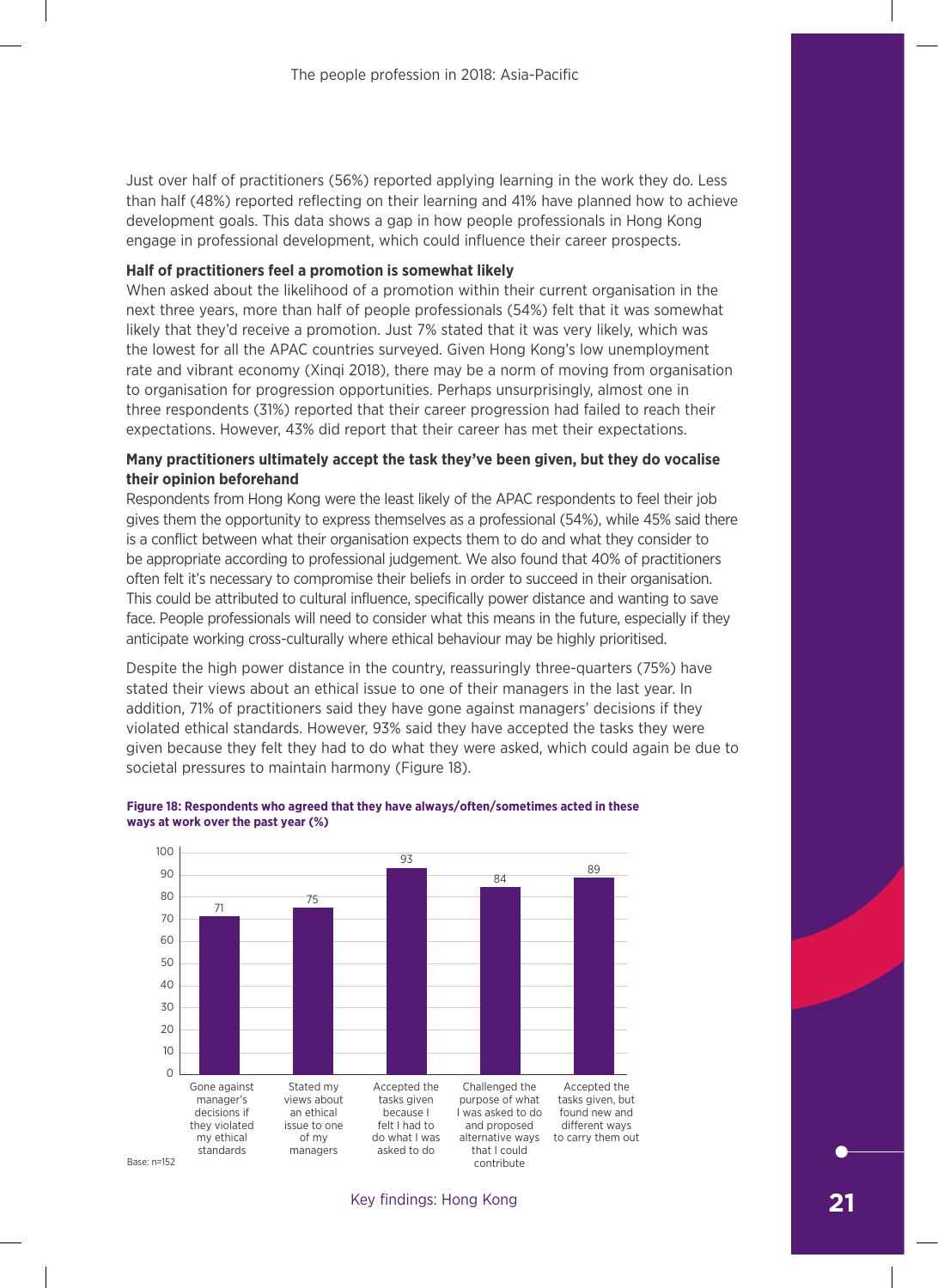# **Decision-making is largely based on experience**

Just over half (51%) of practitioners reported using organisational data in their decisionmaking. They most commonly based their decisions on personal experience (61%), followed by knowledge acquired through formal education (55%). While using relevant knowledge can be helpful, developing skills in data analytics and incorporating it into decision-making would help practitioners make more evidence-based decisions and drive organisational transparency.

# 8 **Key findings: Malaysia**

The Malaysian government has drawn up a framework for a New Economic Model to propel Malaysia from a middle-income to a high-income economy based on innovation, creativity and high value sources of growth (Tung and Comau 2014). Malaysia is a country with a high power distance; in fact, it was ranked as the highest (Hofstede 1984). This means it is culturally acceptable and expected to know how to operate and influence within a hierarchy. This could make it more difficult for professionals to challenge unethical behaviour, such as in the recent 1MDB scandal which exposed reported massive embezzlement by former Prime Minister Najib Razak. In this context, there's a key opportunity for people management practitioners to build organisational cultures of innovation, underpinned by strong ethical values, in order to drive future success and sustainability.

Key findings:

- Lack of opportunities with employer and organisational politics are the main barriers to career advancement experienced by practitioners.
- The majority (70%) feel that their job gives them the opportunity to fully express themselves as a professional.

# **People professionals tend to feel confident with their current skills level**

More than half of respondents (58%) stated their skills are well matched with their current responsibilities. Almost one in four (23%) reported that they could handle more demanding work, while 18% shared that they lacked some skills for their current responsibilities (Figure 19).



### **Figure 19: Skills level (%)**

# **22** Key findings: Malaysia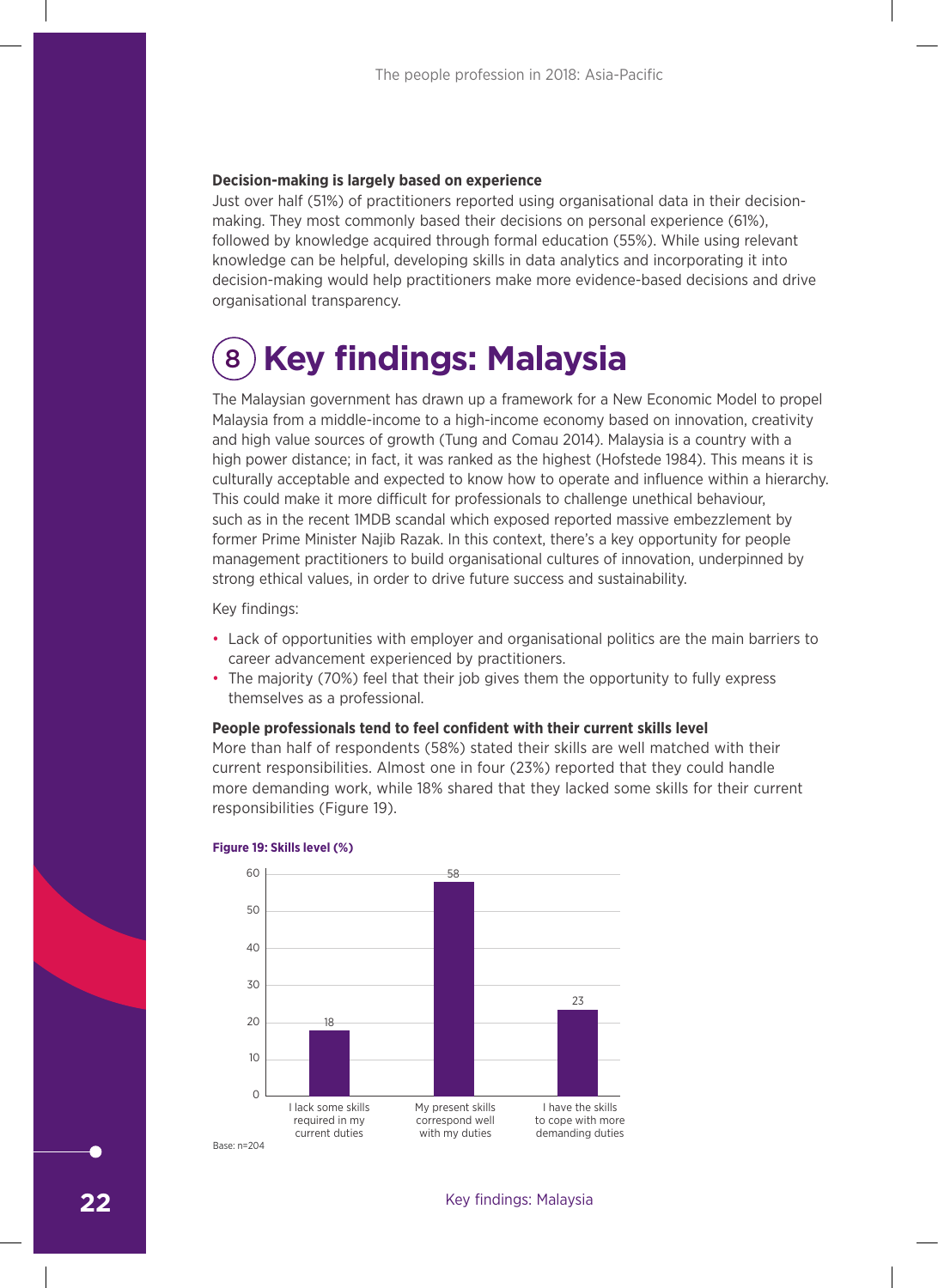Even though practitioners in Malaysia have received fewer promotions than the average for the other APAC countries in the survey, they were more likely than some to feel their careers have met their expectations. When asked about career progression, seven in ten (70%) felt it had met or exceeded their expectations (56% and 14% respectively).

# **Promotions happen less frequently**

More than half (63%) of respondents have received zero (22%) or one to two (41%) promotions, and just 30% have received between three and five. This could reflect how relationship-based the work culture in Malaysia is, with priority given to who one works with rather than one's place in an organisation. In addition, 41% believed it's unlikely that they will receive a promotion in the next three years.

Despite the fact that they have generally received few promotions, people professionals in Malaysia have relatively positive feelings about their career advancement: over half (56%) of practitioners said that their career progression to date has met their expectations, and only one in five (19%) said it had failed to meet their expectations. This could suggest that people professionals in Malaysia are less driven by titles as a marker of career advancement.

Much like in its city-state neighbour Singapore, practitioners in Malaysia responded that a lack of opportunities with the current employer (27%) and organisational politics (21%) were barriers to career advancement. The intensity of organisational politics is likely to be consistent with the level of hierarchy in the organisation, since it may be difficult to be heard and therefore progress one's career in an organisational structure that has many layers of hierarchy.

# **L&D tends to be informal**

The data suggests that formal professional training is not currently a priority for practitioners. When asked about professional development, over half (57%) of people professionals reported on-the-job training as the learning and development that they have received in the past year. Learning from peers was the second most common L&D received (49%). This suggests that practitioners in Malaysia most often engage in hands-on learning.

# **Many people professionals have to compromise their beliefs**

People professionals in Malaysia were more likely than those in Australia (27%) and Singapore (31%) in particular to feel it's often necessary to compromise their ethics (46%) in order to succeed in the organisation. At 73%, they were also less likely than practitioners in Australia (85%) and Singapore (81%) to have stated their views about an ethical issue to one of their managers. This could be because of the high power distance and respect for authority that is culturally expected in Malaysia. However, we also found that seven in ten (70%) reported that their job gives them the opportunity to fully express themselves as a professional. Given the deference to authority, it could be that ethical considerations are assumed to be the responsibility of senior executives, while practitioners may see their role as executing on directives.

We explored practitioners' professional values in terms of their perspective on how employees should be treated. The data revealed that Malaysian respondents were more likely than those in the other APAC countries to believe that employees should accept the employment deal that's offered to them (57%). However, more than two in three (67%) said employees should share the financial success of the organisation and participate in workplace decisions (69%).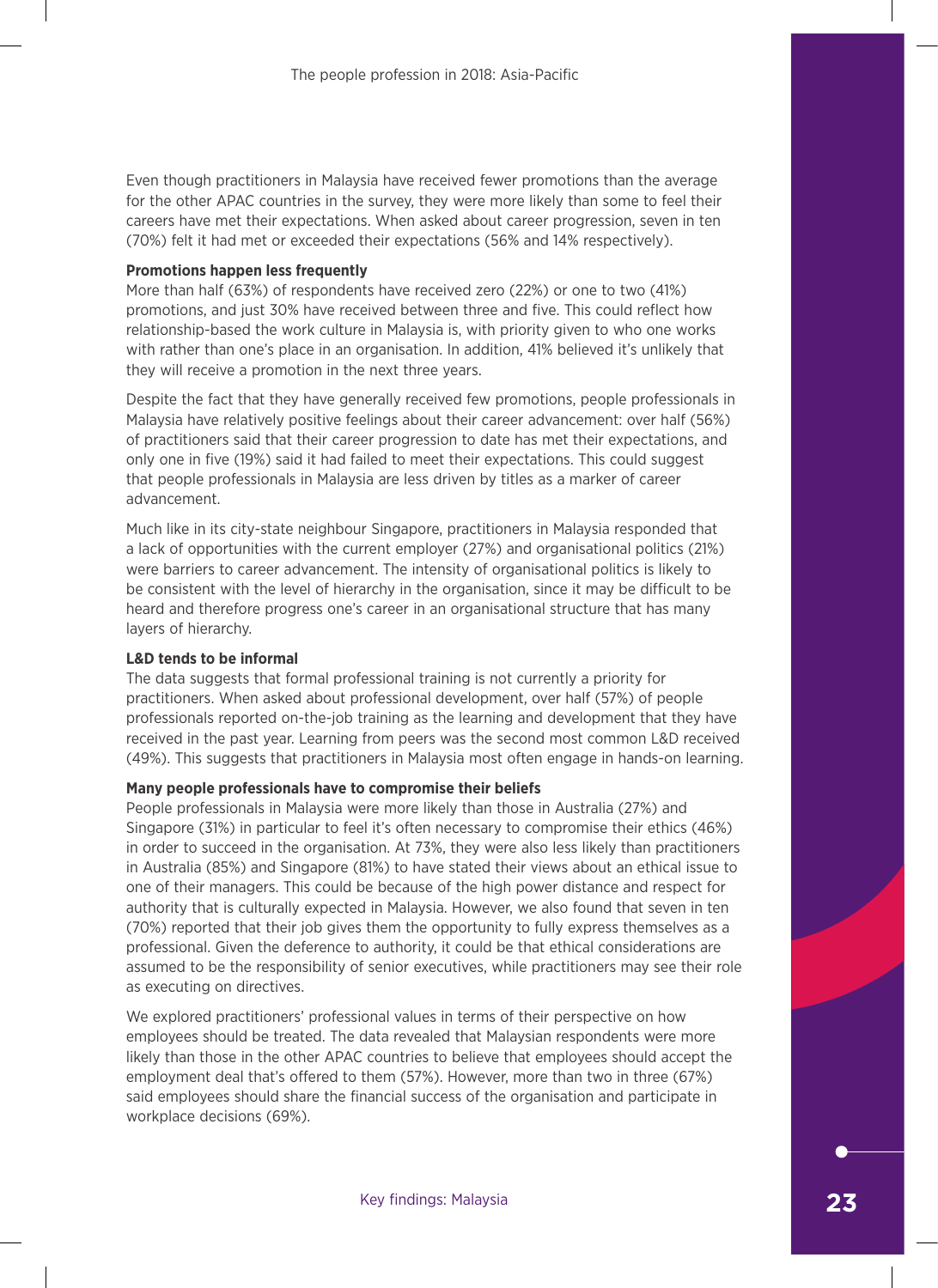# 9 **Key findings: Singapore**

Known for ease of doing business and a high quality of life, Singapore focuses on attracting top talent and multinationals to make their home in the city-state. With few natural resources of its own, Singapore instead focuses on human capital (Osman-Gani 2004) and investing in innovation to prepare for the future of work (Beh 2017). Many multinational organisations have their regional headquarters in Singapore, which means that companies are heavily influenced by global practice.

For Singaporeans, achievement is important and analytical skills are favoured over creativity. Often, choices are calculated to be safe and validated by measures of success (CIPD 2016). Coupled with this is a stable economy and a low unemployment rate, so professionals don't often encounter the same challenges found in other APAC economies. As we look to the future, how does a young country like Singapore prepare for the future of work? How do people professionals prepare their colleagues and themselves?

Key findings:

- Many practitioners feel that their current skill set doesn't match the demands of their role: over a quarter (27%) said they lack the skills required in their current role, rising to Figure 3 of a quarter (27%) said they hadd the stand required in their carrent role, henny 44% amongst those whose career progression has failed to meet their expectations.
- Practitioners who are a member of an HR professional body are more likely to have had more promotions over their career and to feel confident that they will be promoted in the next three years, compared with non-members.
- The majority of practitioners believe their job gives them the opportunity to express the majority of productions were also you given them are opportunity to a professional judgement and what their organisation expects of them. 30

### **A mix of skills over- and under-utilisation**

The survey findings showed four in ten (40%) respondents in Singapore felt that they have the current skills to handle their present duties. On the other hand, over a quarter (27%) felt that they lack some skills that are required in their current duties, and almost one in three (32%) reported having the skills to deal with more demanding work (Figure 20). 0

Respondents who said that their career progression to date has failed to meet their expectations were more likely to feel they lack some skills for their job (44%), compared with those whose progression has met expectations (25%). This points to the importance of skills development for career advancement. s who said curre more likely to feel they lack some skills for My present skills eir career pi I have the skills sion to date r



#### **Figure 20: Skills level (%)**

**24** Key findings: Singapore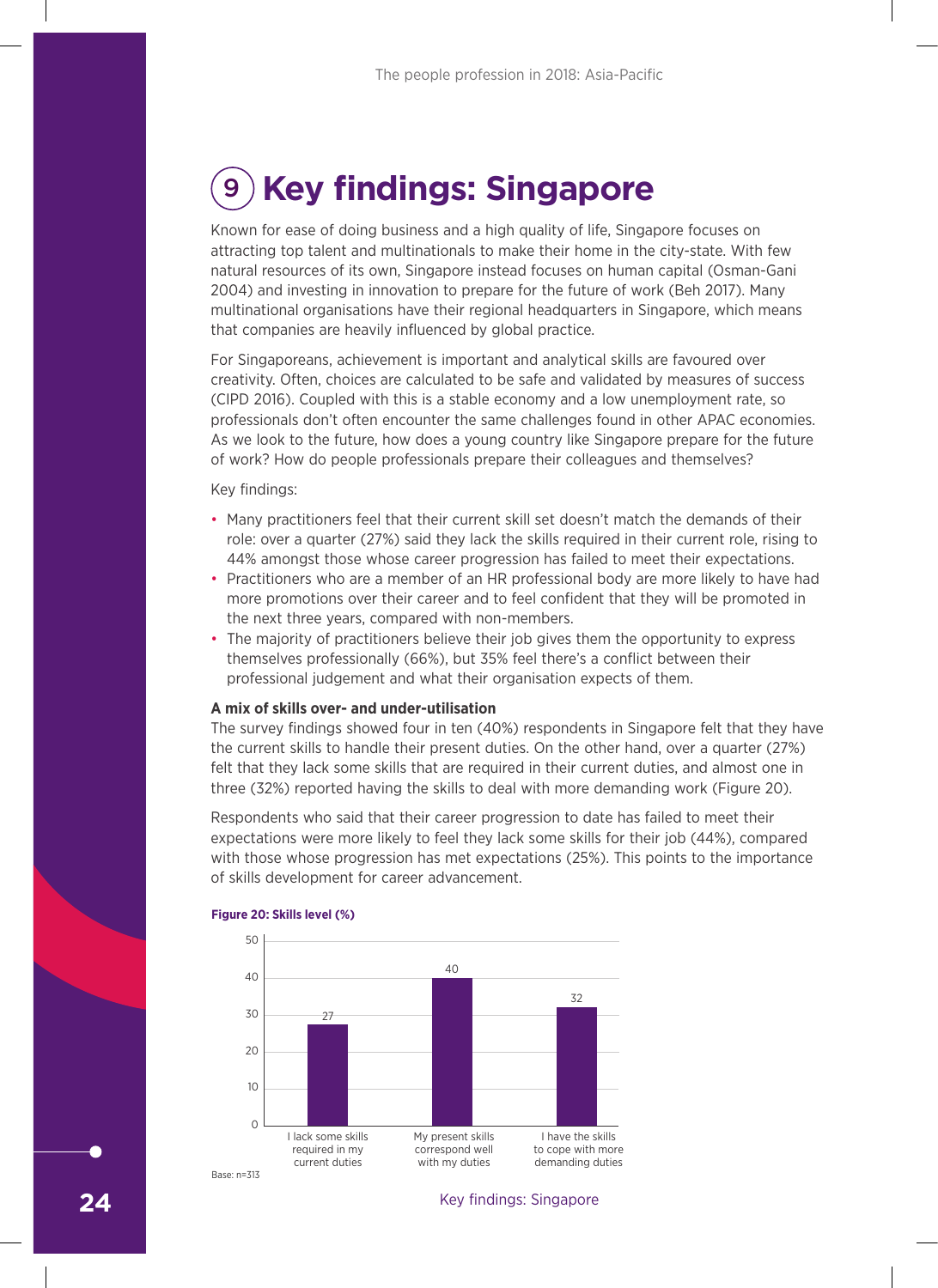# **Organisation factors are barriers to career advancement**

When asked what has been the single biggest barrier to advancing their career, practitioners were most likely to cite lack of opportunities with their employer as the main barrier to their career progression (27%), followed by organisational politics (20%) and lack of experience (12%). Coupled with the earlier finding that 27% of practitioners believe they lack some skills for their role, the lack of experience barrier could flag an area to be addressed by the HR ecosystem. Those in large organisations were more likely than respondents working in SMEs to consider personal confidence (12% compared with 4%) and line management (9% compared with 2%) to be barriers to their career advancement. This is surprising, as it could be expected that people working in large multinational corporations would have greater confidence.

In addition, we found that practitioners working at a day-to-day operational level (38%) were more likely than those in strategic positions to cite lack of opportunities with their current employer as the main barrier (13% of those in a top-level strategic role and 21% of those with a strategic overview).

# **Professional body membership boosts chances of promotion**

More than two in five (43%) respondents have had between three and five promotions over the course of their career, and one in three (33%) have had one or two promotions. Practitioners who work in an SME were more likely than those who work in large organisations to have had only one to two promotions (44% compared with 25%). This may be because of fewer leadership or advancement opportunities in an SME with a smaller number of employees, or a less structured promotion process.

Practitioners who are a member of a professional body were more likely than nonmembers to have had three or more promotions (72% and 46% respectively). This could be because members of a professional body actively reflect on their skills and learning and development, or because organisations value professional qualifications.

Professional body members were also more likely than non-members to believe it is likely they will be promoted (66% compared with 52%). Coupled with the earlier finding that professional body members have had more promotions, this suggests that belonging to a professional institute increases one's ability to advance their career.

# **Learning and development often includes events**

The majority of people professionals reported that the learning and development they've received is attending external conferences, workshops or events (52%) and on-the-job training (48%). The city-state has long recognised that talent is an important resource. One of the more recent initiatives introduced by a government tripartite is SkillsFuture (2017), which provides a framework for professional learning and often includes a credit for approved classes or programmes.

The least used L&D channels among respondents were mobile-device-based learning (13%) and job rotation, secondment and shadowing (16%). We also found that practitioners who work at a high strategic level were most likely to have taken part in mobile-device-based learning (17%). It's somewhat surprising that this was the least popular channel overall, given the trend towards bite-sized learning and mobile-based delivery in Singapore.

Our findings show that practitioners who are a member of a professional body were much more likely than non-members to have often or very often identified their own learning and development needs (60% compared with 36%) and acted on their L&D plan (56% compared with 42%). It could be that those who are interested in L&D are more likely to join a professional body.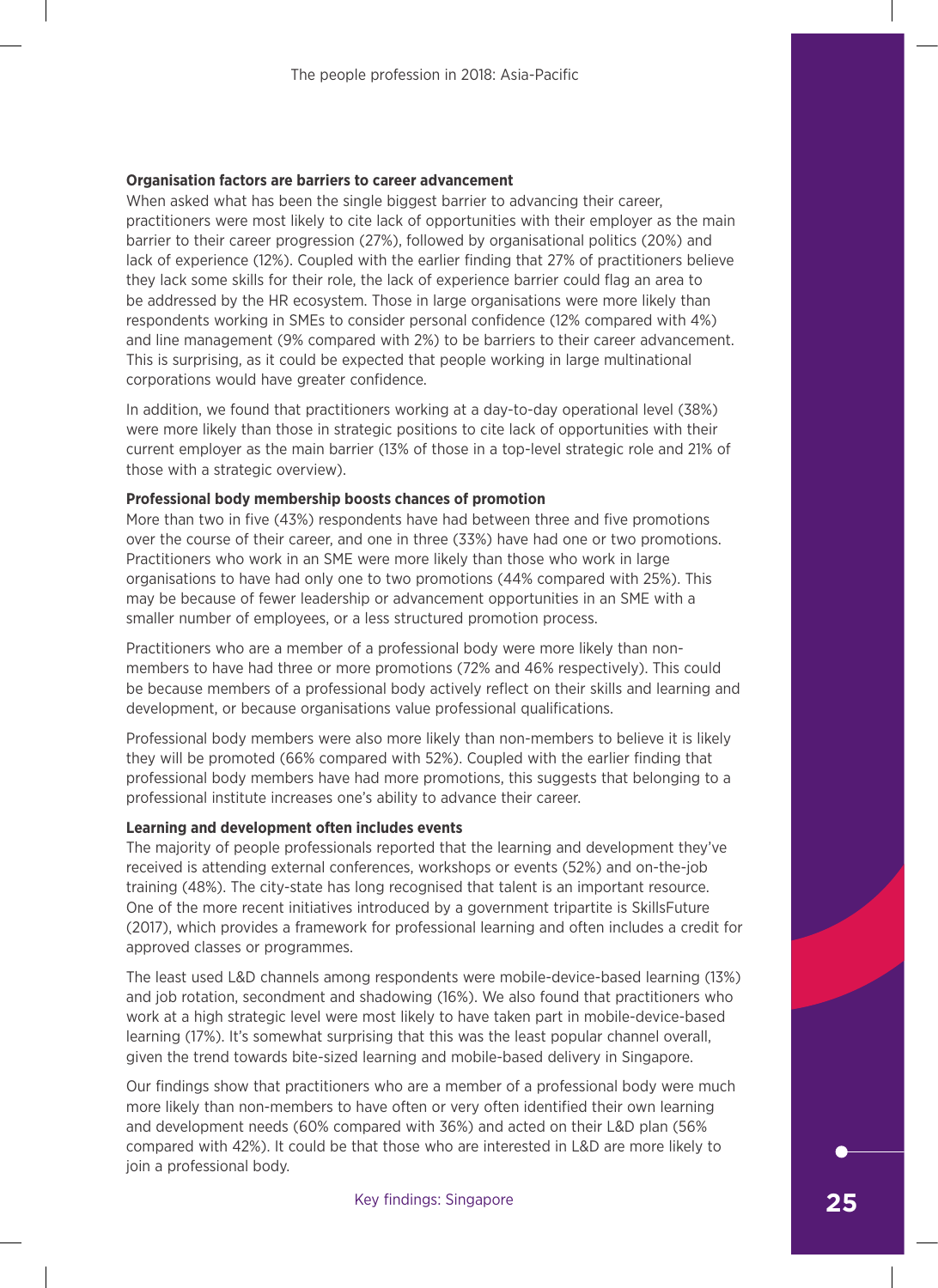# **People professionals may vocalise their opinion on ethics, but are likely to feel they have**  40 **to do what's asked** 30

One aspect of professional courage is challenging unethical practice in the organisation. 27 To measure this, we asked respondents how often, in the past year, they have engaged in various ways. We found that 81% of respondents have always, often or sometimes stated their views about an ethical issue to one of their managers in the last year. Just over half 10 of respondents (54%) reported that they at least sometimes went against their managers' decisions if they violated ethical standards. While eight in ten (81%) have challenged the 0 purpose of what they were asked and proposed alternative ways to contribute, 92% have accepted the tasks that they were given because they felt they had to do what was asked (Figure 21). Given these findings, there is still a large opportunity for improvement and to Base: n=313 create a workplace culture that invites feedback and debate. what they  $\eta$ My present skills keu anu pro I have the skills of the skills alterriative w



### **Figure 21: Respondents who agreed that they have always/often/sometimes acted in these ways at work over the past year (%)**

The data also revealed that two in three (66%) respondents felt their job gives them the opportunity to fully express themselves as a professional, while 35% said there is a conflict between what their organisation expects them to do and what they consider to be appropriate according to their professional judgement. Practitioners who are a member of a professional body were more likely than non-members to strongly disagree that there is a conflict between what their organisation expects and what they consider to be appropriate according to their professional judgement (28% compared with 12%).

However, practitioners reported a difference in their professional and organisational values when it comes to how employees should be treated. For example, 89% strongly supported the statement, 'Employees should be given the opportunity to develop in the organisation', whereas only 66% said this statement reflects the values of their organisation. In addition, three-quarters (74%) said employees should participate in workplace decisions, whereas only half (49%) said this aligned with their organisation's values. Practitioners who are a member of a professional body were more likely than non-members to believe it's a value of the profession for employees to participate in workplace decisions (82% compared with 69%) and be given the opportunity to develop in the organisation (96% compared with 85%).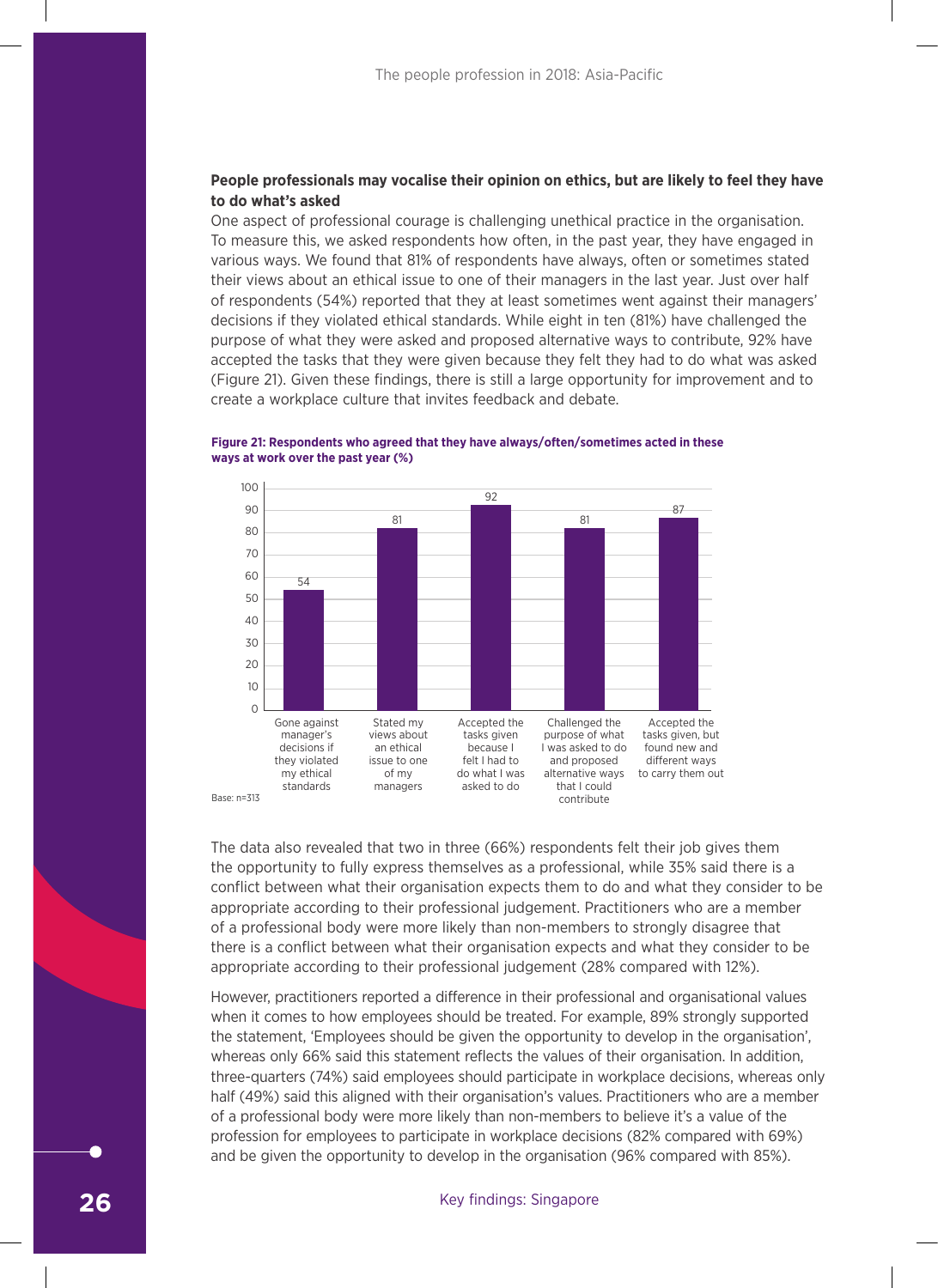# **Most practitioners believe their department is given opportunity to add value to their organisation**

Over six in ten (62%) respondents agreed that the HR/people department is given opportunity to add value to their organisation. However, a lower proportion said that their department is respected (52%) and taken seriously (56%) in the organisation. Interestingly, practitioners who work in a large organisation were more likely than those working in an SME to disagree that the HR/people department is respected in their organisation (20% compared with 10%).

# **Decisions based on data are still evolving**

HR analytics can transform business when used correctly to facilitate evidence-based decision-making and inform strategic human capital investments (CIPD 2015a). In our survey, we found that practitioners most commonly base their decisions on personal experience (69%), followed by organisational data (57%) and insights from experts (53%). Belonging to a professional body may encourage practitioners to use data: people professionals who are a member of a professional body (70%) were significantly more likely than non-members (47%) to base the decisions they make at work on organisational data. Already, we see that data is used on a regular basis in some organisations. A recent study by the CIPD (2018) found that 54% of respondents in south-east Asia have access to data, and 23% use data daily.

# 10 **Conclusion**

The people profession in Asia-Pacific is at a unique point in time where different tensions and trends have the power to influence if and how the profession evolves. Overall, the findings of this survey highlight a positive picture of today's people professionals experiencing meaning in their work and feeling empowered to exercise their professional judgement. While there are different levels of confidence to achieve career advancement and engagement in professional development activities across the markets, the study demonstrates positive links between professional body membership and career success among practitioners.

In a time when the expectations of people professionals are so high, and their roles are becoming more complex, the results of this study are a useful reference point for any practitioner to understand the current shape of the profession.

# **The new CIPD Profession Map**

The world of work is complex and changing, and now more than ever, people professionals need a strong foundation for effective decision-making. The CIPD is supporting people professionals to thrive in this changing world of work – and fulfil the profession's shared purpose of championing better work and working lives – through a programme of work called Profession for the Future. The first milestone is the launch of the new Profession Map, designed to support values-based decision-making that is context-agnostic.

The new Profession Map defines the knowledge, behaviours and inherent values underpinning today's people profession. It is designed to help people professionals globally to make sound decisions and embrace change in the modern world of work. It sets out the defining purpose and values of our profession, together with the knowledge and behaviours required to put those values into practice.

It provides a clear basis for planning CPD and progression, as well as the tools to demonstrate the value and impact of the people profession to the wider business. It supports people professionals – whatever their background – to navigate situations confidently and successfully, drive change in their organisation and progress in their career.

Conclusion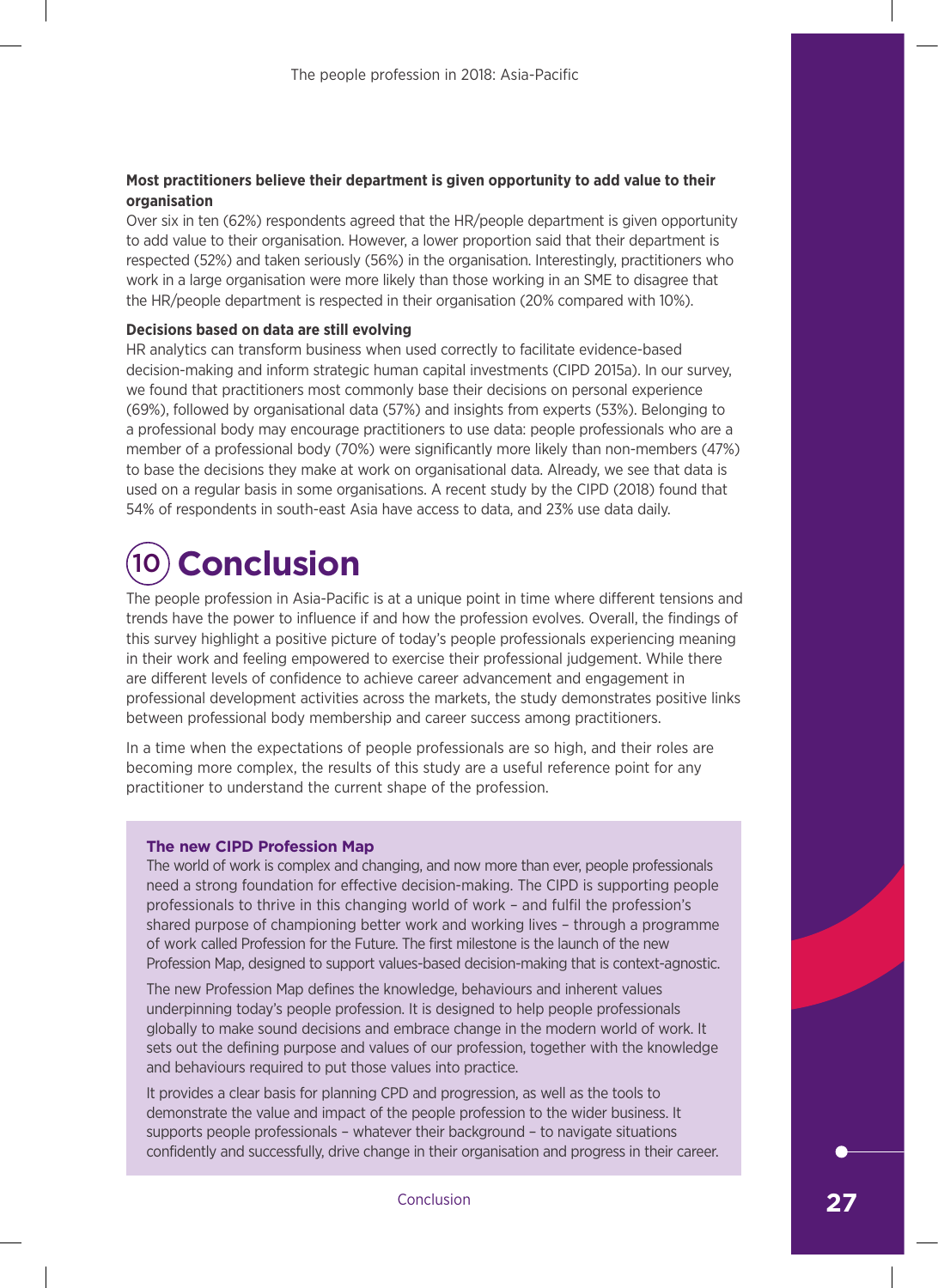# 11 **References**

BALLOUT, H.I. (2007) Career success: the effects of human capital, person–environment fit and organizational support. *Journal of Managerial Psychology*. Vol 22, No 8. pp741–65.

BEH, S. (2017) *Singapore's long game in innovation*. [online] Edb.gov.sg. Available at: www.edb.gov.sg/en/news-and-resources/insights/innovation/singapores-long-game-ininnovation.html [Accessed 17 October 2018].

CHAN, N. (2015) To improve banking standards, bankers themselves must choose ethics over short-term profit. *South China Morning Post*. Available at: www.scmp.com/comment/ insight-opinion/article/1767030/improve-banking-standards-bankers-themselves-mustchoose [Accessed 17 October 2018].

CIPD. (2015a) *Evolution of HR analytics: perspectives from Singapore, Hong Kong and Malaysia*. London: Chartered Institute of Personnel and Development. Available at: www. cipd.asia/knowledge/reports/hr-analytics-asia-perspectives [Accessed 6 October 2018].

CIPD. (2015b) *From best to good practice HR: developing principles for the profession.* London: Chartered Institute of Personnel and Development. Available at: www.cipd.co.uk/ knowledge/strategy/hr/good-practice-report [Accessed 8 October 2018].

CIPD. (2016) *The future of talent in Singapore 2030.* London: Chartered Institute of Personnel and Development. Available at: www.cipd.asia/knowledge/reports/future-talentsingapore [Accessed 9 October 2018].

CIPD. (2017) *HR professionalism: what do we stand for?* London: Chartered Institute of Personnel and Development. Available at: www.cipd.co.uk/knowledge/strategy/hr/ hr-professionalism-report [Accessed 9 October 2018].

CIPD. (2018) *People analytics: driving business performance with people data.* London: Chartered Institute of Personnel and Development. Available at: www.cipd.co.uk/Images/ people-analytics-asia-focus\_2018\_tcm18-47590.pdf [Accessed 17 October 2018].

GOODEAR, L. (2018) Staff must feel safe when taking harassment allegations to human resources. *Sydney Morning Herald*. 9 January. Available at: www.smh.com.au/opinion/staffmust-feel-safe-when-taking-harassment-allegations-to-human-resources-20180109-h0fkc8. html [Accessed 23 October 2018].

HOFSTEDE, G. (1984) Cultural dimensions in management and planning. *Asia Pacific Journal of Management.* Vol 1, No 2. pp81–99. Available at: scholar.google.com.vn/scholar?hl=en&as\_ sdt=0%2C5&q=Cultural+dimensions+in+management+and+planning.+Asia+Pacific+Journal+ of+Management%2C&btnG= [Accessed 7 October 2018].

INTERNATIONAL MONETARY FUND. (2018) *Regional economic outlook. Asia Pacific: good times, uncertain times, a time to prepare.* [online] Washington, DC: International Monetary Fund. Available at: www.imf.org/en/Publications/REO/APAC/Issues/2018/04/16/areo0509 [Accessed 17 October 2018].

LAU, C. (2015) Caretaker at Hong Kong nursing home which left elderly residents waiting naked on rooftops admits hitting wheelchair-bound man. [online] *South China Morning Post*. Available at: www.scmp.com/news/hong-kong/law-crime/article/1856845/caretakerhong-kong-nursing-home-which-left-elderly [Accessed 17 October 2018].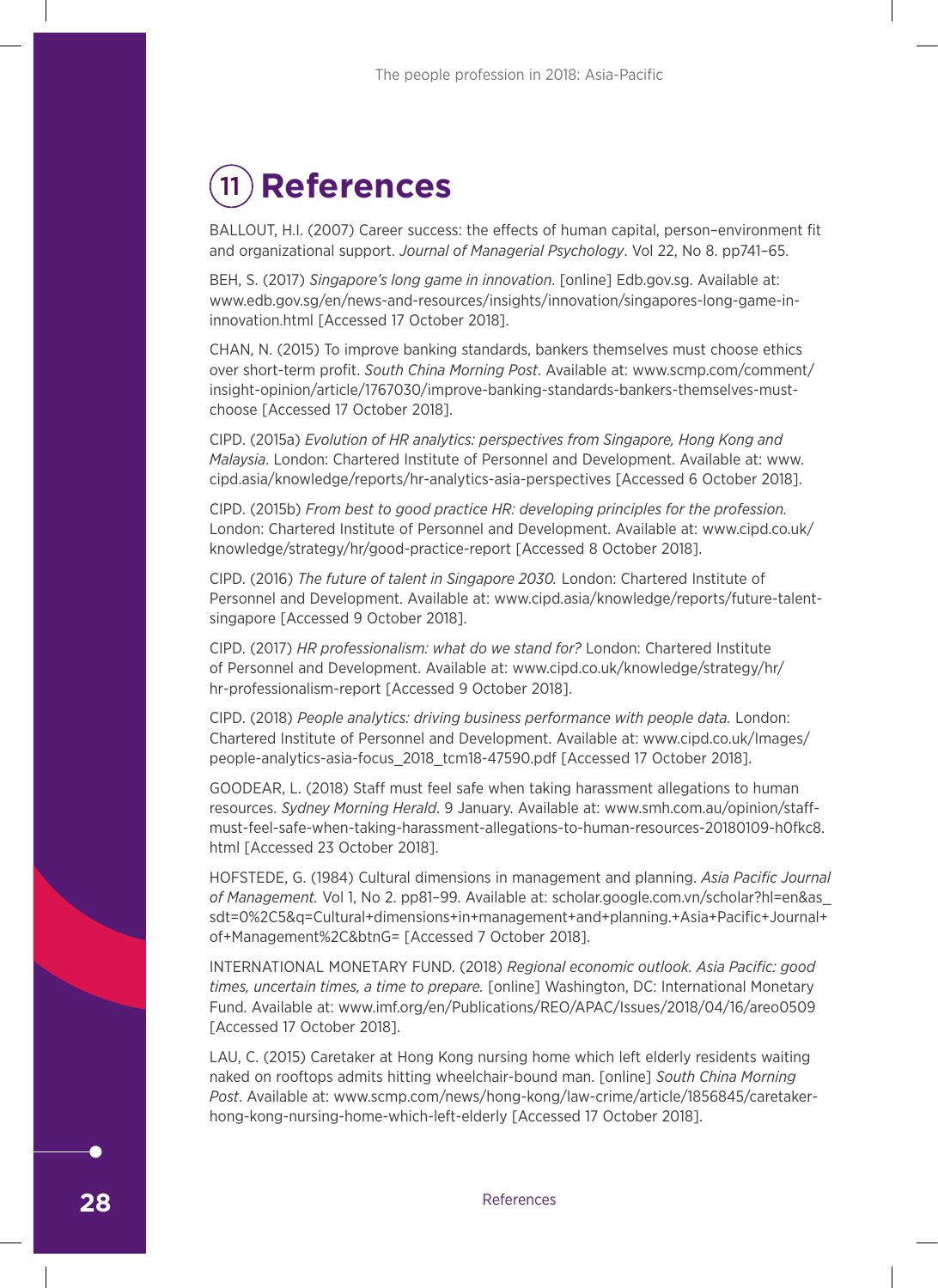LIU, Y. (2018) Hong Kong trumps Singapore again to be world's freest economy. [online] *South China Morning Post.* Available at: www.scmp.com/news/hong-kong/economy/ article/2131789/hong-kong-trumps-singapore-again-be-worlds-freest-economy [Accessed 17 October 2018].

NG, Y. and LEUNG, R. (2018) Will Hong Kong's problem with long working hours ever come to an end? [online] *South China Morning Post.* Available at: www.scmp.com/news/hongkong/politics/article/2136552/will-hong-kongs-problem-long-working-hours-ever-comeend [Accessed 30 October 2018].

OSMAN-GANI, A. (2004) Human capital development in Singapore: an analysis of national policy perspectives. *Advances in Developing Human Resources.* Vol 6, No 3. pp276–287. Available at: www.researchgate.net/publication/238066848\_Human\_Capital\_Development\_ in Singapore An Analysis of National Policy Perspectives [Accessed 17 October 2018].

PARRY, S. (2017). Systemic abuse of Hong Kong domestic helpers, and how to stop it. [online] *South China Morning Post*. Available at: www.scmp.com/lifestyle/families/ article/2069843/beaten-hit-iron-doused-bleach-hong-kong-domestic-helpers-facing [Accessed 17 October 2018].

SKILLSFUTURE.SG. (2017) *SkillsFuture – skills framework.* Available at: www.skillsfuture.sg/ skills-framework#whoisitfor [Accessed 9 October 2018].

TUNG, L. and COMEAU, J. (2014) Demographic transformation in defining Malaysian generations: the Seekers (Pencari), the Builders (Pembina), the Developers (Pemaju), and Generation Z (Generasi Z). *International Journal of Academic Research in Business and Social Sciences.* [online] Vol 4, No 4. p397. Available at: citeseerx.ist.psu.edu/viewdoc/dow nload?doi=10.1.1.684.7662&rep=rep1&type=pdf [Accessed 8 October 2018].

WONG, R. (2015). The roots of Hong Kong's income inequality. *South China Morning Post.* Available at: www.scmp.com/business/global-economy/article/1752277/roots-hong-kongsincome-inequality [Accessed 17 October 2018].

XINQI, S. (2018) Hong Kong unemployment hits 20-year record low, but experts say labour market is still under pressure. *South China Morning Post.* Available at: www.scmp.com/ news/hong-kong/hong-kong-economy/article/2146652/hong-kong-unemployment-hits-20-year-record-low [Accessed 31 October 2018].

# 12 **Appendix**

# **Role-level descriptions**

- **High strategic level:** Strategic level to deliver long-term value for organisations, working with a wide range of internal and external stakeholders to influence the way that organisations manage their people.
- **Strategic delivery-focused level:** Strategic overview; however, role is delivery-focused. Create medium- to long-term value for organisations and their people.
- **Medium-term operational level:** Work operationally to deliver short- to medium-term value for organisations and their people. Have influence with immediate colleagues and customers, although work is likely to impact a wider audience.
- **Day-to-day operational level:** Work operationally, supporting the day-to-day delivery of people plans, projects and solutions. Work is usually tactical, gathering information and delivering immediate outcomes for my manager, colleagues and immediate customers.

Appendix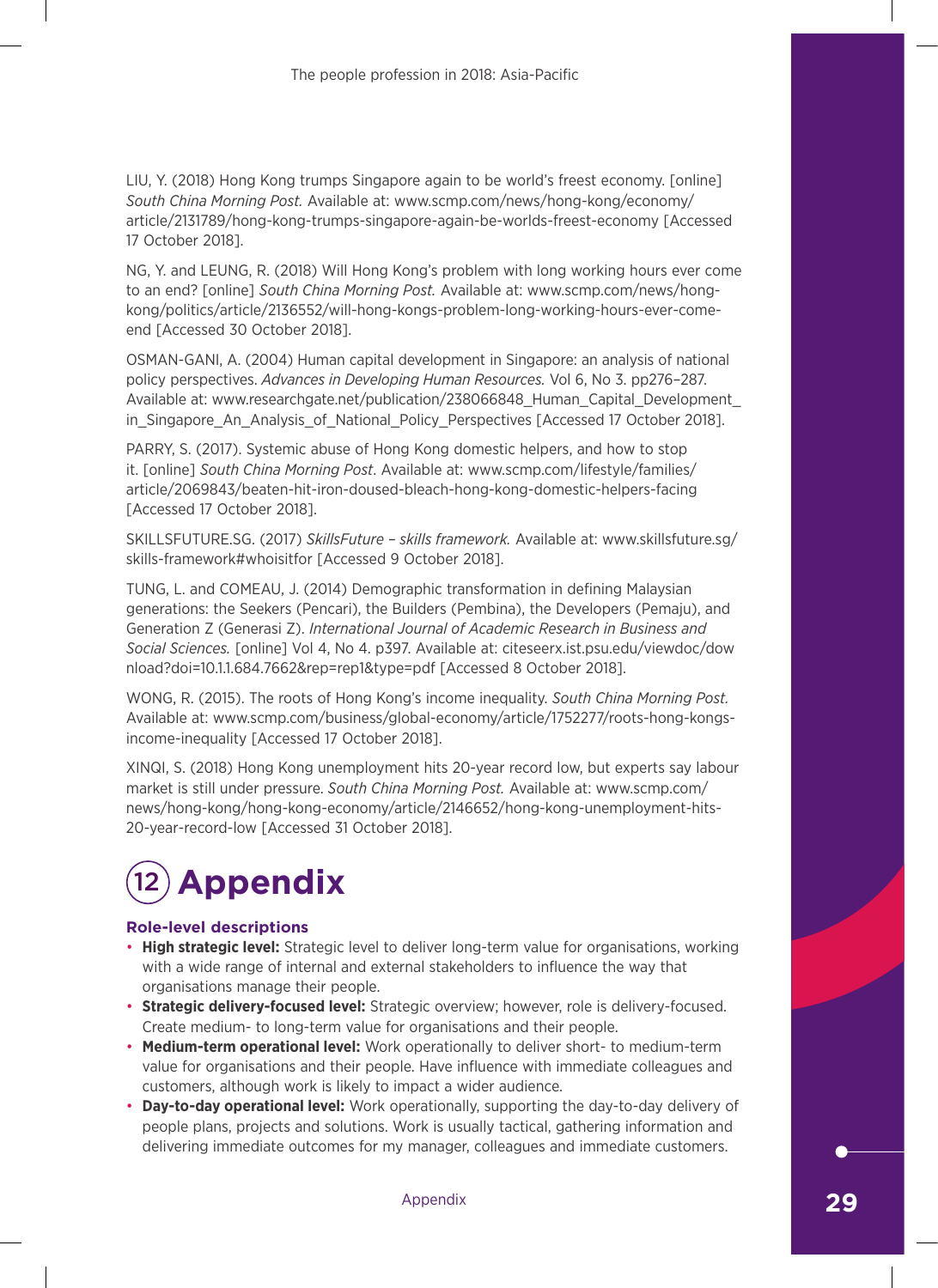# **Demographics**

| Age                                          |                  |                  |                          |                  |
|----------------------------------------------|------------------|------------------|--------------------------|------------------|
|                                              | <b>Singapore</b> | <b>Hong Kong</b> | <b>Malaysia</b>          | <b>Australia</b> |
| $18 - 34$                                    | 33               | $\mathbf{1}$     | $\mathbf{1}$             | 93               |
| $35 - 44$                                    | 64               | $\overline{1}$   | $\overline{\mathcal{S}}$ | 119              |
| $45+$                                        | 31               | 3                | $\overline{4}$           | 213              |
| $\mathsf{N}\xspace$                          | 128              | 5                | 196                      | 425              |
| <b>Gender</b>                                |                  |                  |                          |                  |
| Male                                         | 110              | 58               | 74                       | 161              |
| Female                                       | 197              | 92               | 123                      | 394              |
| $\mathsf{N}$                                 | 313              | 152              | 204                      | 563              |
| <b>Organisation size (nationally)</b>        |                  |                  |                          |                  |
| 2-249 employees                              | 124              | 40               | 71                       | 199              |
| 250+ employees                               | 183              | 112              | 131                      | 358              |
| N                                            | 307              | 152              | 202                      | 557              |
| <b>Sector</b>                                |                  |                  |                          |                  |
| Private                                      | 268              | 129              | 174                      | 318              |
| Public                                       | 21               | $8\,$            | 24                       | 135              |
| Third/voluntary                              | 18               | 12               | 5                        | 107              |
| $\mathsf{N}$                                 | 307              | 149              | 203                      | 560              |
| Years of experience in the people profession |                  |                  |                          |                  |
| Up to 5 years                                | 191              | 75               | 93                       | 114              |
| 6-15 years                                   | 100              | 46               | 72                       | 223              |
| $16+$ years                                  | 22               | 23               | 30                       | 218              |
| $\mathsf{N}$                                 | 313              | 144              | 195                      | 555              |
| <b>Role level</b>                            |                  |                  |                          |                  |
| High strategic level                         | 52               | 47               | 58                       | 153              |
| Strategic delivery-<br>focused level         | 107              | 48               | 45                       | 203              |
| Medium-term<br>operational level             | 75               | 27               | 45                       | 117              |
| Day-to-day<br>operational level              | 79               | 30               | 56                       | 90               |
| $\mathsf{N}$                                 | 313              | 152              | 204                      | 563              |
| <b>Member of a professional body</b>         |                  |                  |                          |                  |
| Singapore                                    | 131              |                  |                          |                  |
|                                              |                  |                  |                          |                  |

| Singapore | 131 |
|-----------|-----|
| Hong Kong | 48  |
| Malaysia  | 40  |
| Australia | 344 |

 $\bullet$